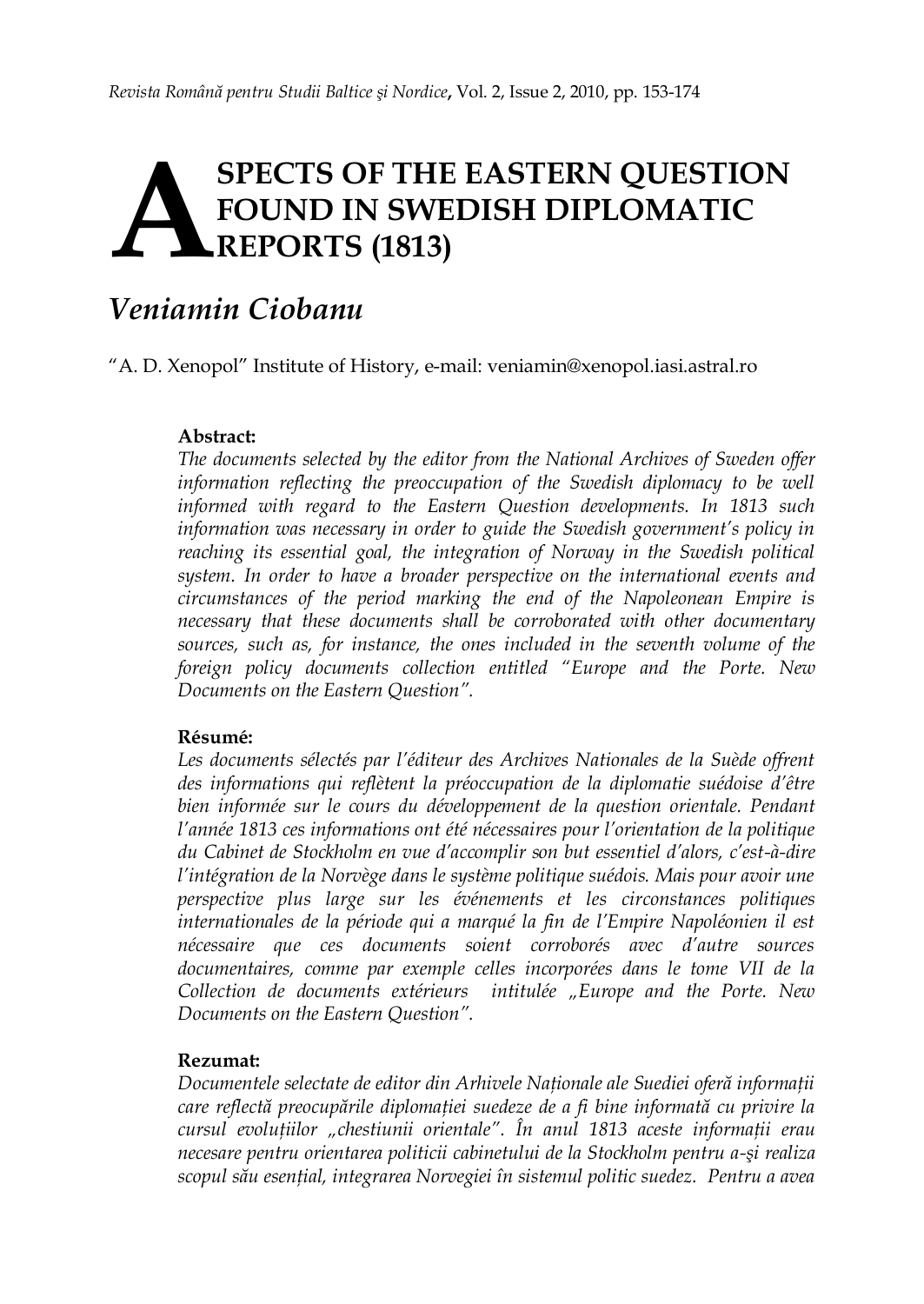*o perspectivă mai largă asupra evenimentelor şi a circumstanţelor politice internaţionale ale perioadei care a marcat sfârşitul Imperiului Napoleonian, este necesar ca aceste documente să fie coroborate cu alte surse documentare, precum, de exemplu, cele incluse în volumul al VII-lea al Colecţiei de documente externe intitulată "Europe and the Porte. New Documents on the Eastern Question".*

**Keywords**: The Eastern Question, Swedish diplomatic reports, Sweden, Turkey

The documents that we submit to the attention of the international relations history researchers, in general, and to those who research the Eastern question, in particular, were produced during a chronological stage set apart in the history of Sweden by its amplest involvement to that time in the deployment of the last stage of the European political system crises, and also of the Oriental issue, caused by the Napoleonic wars. In the respective context, Sweden"s foreign policy was also radically reconsidered and it abandoned its anti-Russian orientation adhering, along with Russia and Great Britain, to the 6<sup>th</sup> anti-French coalition, established during the months of February-July 1812. The person who influenced this orientation was one of France's famous marshal and Napoleon Bonaparte's close collaborator, namely Jean Baptiste Jules Bernadotte, prince of Pontecorvo, who was officially proclaimed, by Sweden's riksdag, as inheritor of its Crown, on March 16, 1811, under the name of Karl Johan 1.

His being chosen and proclaimed as inheritor prince occurred against the background of the deterioration of the France and Russia relationship, and also that of the Swedish hopes that the new inheritor prince will manage, with the support of Napoleon Bonaparte, to bring Finland back within the frontiers of the Kingdom of Sweden, as Finland had been annexed by Russia in the year 18072. However, the leading Swedish circles had in view another variant, that of compensating for the loss of Finland, in case it would no longer be possible to recuperate it from Russia, with the annexation of Norway, which was part of the Kingdom of Denmark. Nevertheless, given that the idea of the recuperation of Finland, with the help of France, had to be completely abandoned, because of the occupation of the Swedish Pomerania by the French troops in the summer of 1811, the annexation of Norway became the priority objective for the foreign policy promoted by Karl Johan. Moreover, as this priority could only have been achieved with the support of Russia and Great Britain, the

<sup>&</sup>lt;sup>1</sup> "Introduction", in *Europe and the Porte. New Documents on the Eastern Question*, Volume VII: *Swedish Dilomatic Reports 1811-1814*, eds. Veniamin Ciobanu, Leonidas Rados and Alexandru Istrate (Iaşi: Editura Junimea, 2009), 7.

<sup>2</sup> Ibid., 2,7.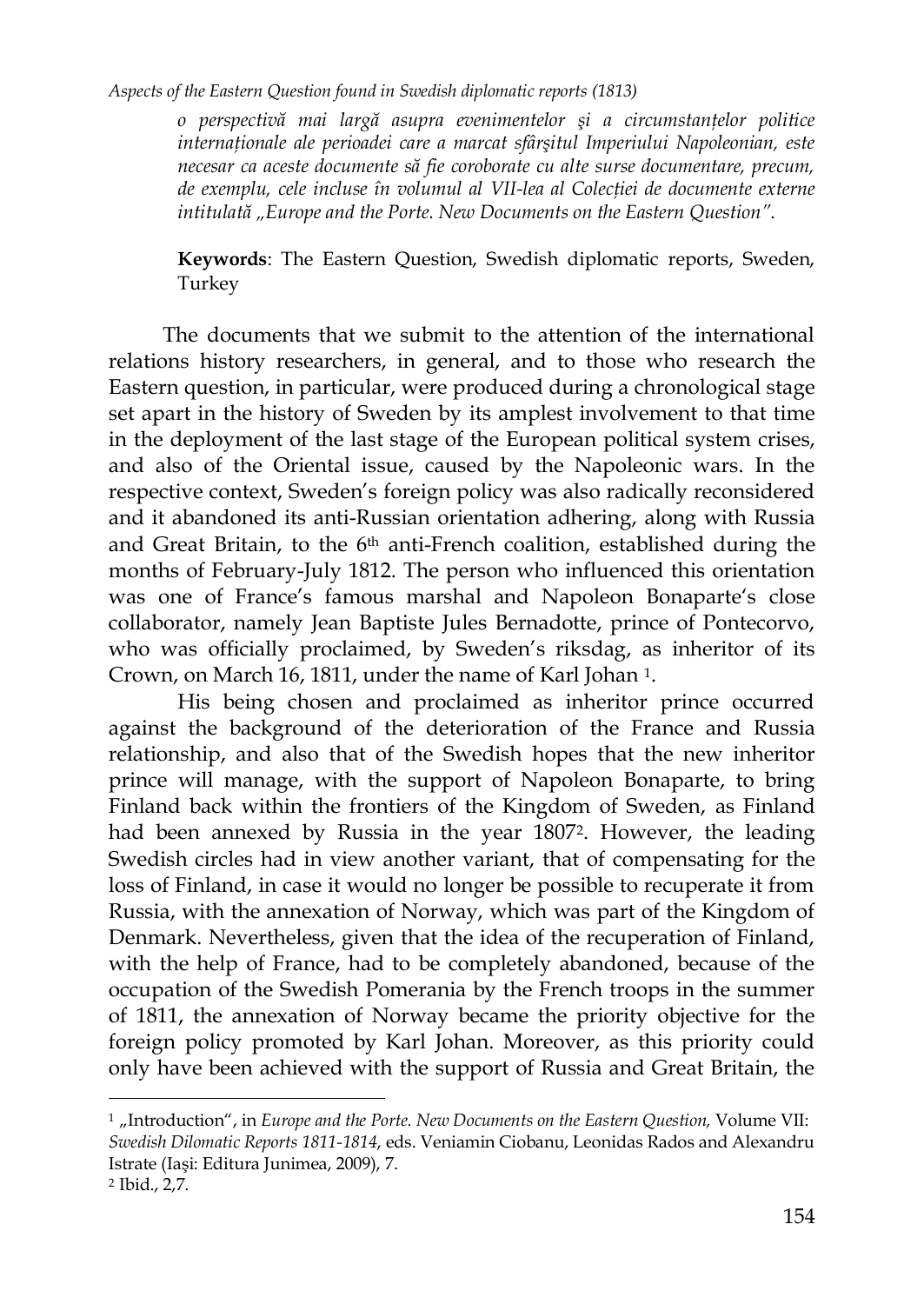approach of Russia and the adhesion to the anti-French coalition became an essential condition. Therefore, from one adversary, Sweden turned into one ally of Russia against France 3.

The French attack, which became imminent in the summer of 1812, determined the regent prince of Sweden to get even more involved in the efforts to convince the Russian tsar, Alexander I, not only to conclude the peace with the Ottoman Empire, with which it had been at war since 1806, but even a military alliance with it, so as to be more successfully capable to face the danger represented by the French aggression. And, in order to hasten the materialization of that project, Karl Johan sent a few diplomatic missions to Istanbul to determine the Porte as well to hasten the conclusion of the peace, under the pretext that Napoleon"s "universalistic" plans were similarly dangerous for the security and territorial integrity of the Sultan's Empire. Among one of those to whom this mission was entrusted was Karl Johan Tavast, former governor of the port-town Göteborg, remarked for his intransigent anti-Napoleonic attitude<sup>4</sup> .

This time, the main mission of the new envoy consisted in determining the Porte to adhere to the anti-French coalition. He arrived in Istanbul on June 23, 1812, after the conclusion of the peace between Russia and the Porte, on May 28 the same year. Just like his predecessors, he was not able to accomplish his mission, so he had to leave Istanbul at the beginning of the month of February 1813<sup>5</sup> .

Thus, the attempts of the Swedish diplomacy failed, both because of the opposition of the Porte, which wanted to maintain its position of extremely strict neutrality, and because of the military incapacity thereof, as well as of the severe economic effects due to the long war with Russia and to Russia"s abandonment of the project. All this because it gave up the idea of a Russian diversion against the French armies operating in Dalmatia, due to the Porte's opposition towards the Russian troops crossing the territory of its South-Danube provinces owing to the perpetuation of some Russian-Turkish litigations, unsettled by the peace treaty of May 28, 1812. Add to this the fact that Great Britain did not like the idea of the Porte"s involvement in the anti-French war, because of the complications to the British interests in Eastern Europe. Consequently, in the month of February, 1813, the Swedish diplomacy abandoned, as well, the project of involving the Porte in the anti-French coalition<sup>6</sup>.

<sup>3</sup> Ibid., 8 and the following.

<sup>4</sup> Ibid., 16-19.

<sup>5</sup> Ibid., 19-20.

<sup>6</sup> Ibid., 21-22.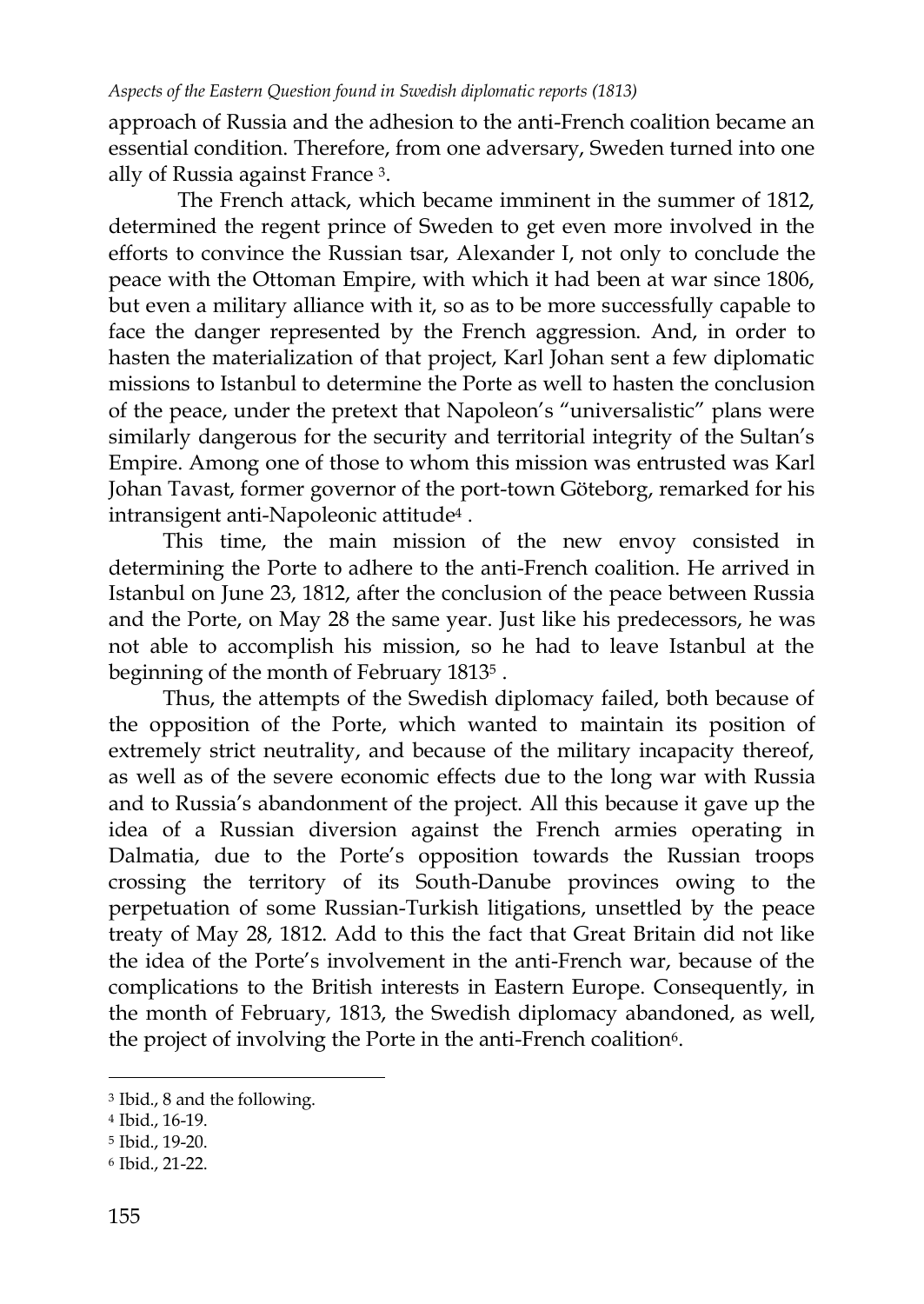Even if it was no longer taken into consideration from this perspective, however, it remained just as before an important field of action for the Swedish diplomacy. That is because the position of Sweden in the anti-French coalition seemed vulnerable enough in the year 1813, as it was possible for it to lose Russia"s support in the Norway annexation, which was, as we have mentioned, the essential objective of its adhesion to the anti-French war. This is why the Swedish diplomacy pursued, by its representative to Istanbul, the chargé d"affaires Nils Gustaf Palin, as Sweden"s goal was to hold the best relations with the Porte, whereas it continued to consider it as capable of offering, in case of need, diplomatic support in order to bring about the objective mentioned above. This accounts for the attention with which Nils Gustaf Palin watched both the evolution of the internal political and economical situation of the Ottoman Empire and the deployment of the Porte's relations with Russia, and also with other states, like Great Britain, recording, at the same time, any other event that could have interested the leaders of Sweden"s foreign policy . This explains the information included in the reports addressed to his superiors from Stockholm, concerning some aspects of the Eastern question. Information that, corroborated with other sources, like, for instance, those included in the 7th volume of the collection *Europe and the Porte. New Documents on the Eastern Question* can contribute to the expansion of the research horizon for the history of the Eastern question. Information whose value, I hope will be, from this viewpoint, seized by those who will use it.

Therefore, this is a very brief review of the diplomatic reports of the occurrence circumstances, which we brought to the readers" attention, in order to facilitate their understanding of these reports' contents.

The documents, selected from *Sveriges Riksarivet* of Stockholm, which represent both original pieces and copies, having, however, the same value of *work tools*, in the case of those from the latter category, have not been paginated by the Swedish archivists. When transcribing them, we kept, as much as possible, the punctuation, the orthography, the syntax and the language of the originals. Where such was the case, we completed certain words and expressions by putting the missing parts between square brackets; the expression "sic!" was used to mark expressions or words that could not be replaced.

In the end, as you shall notice, each document is accompanied by a *regest* and by *explicative* notes.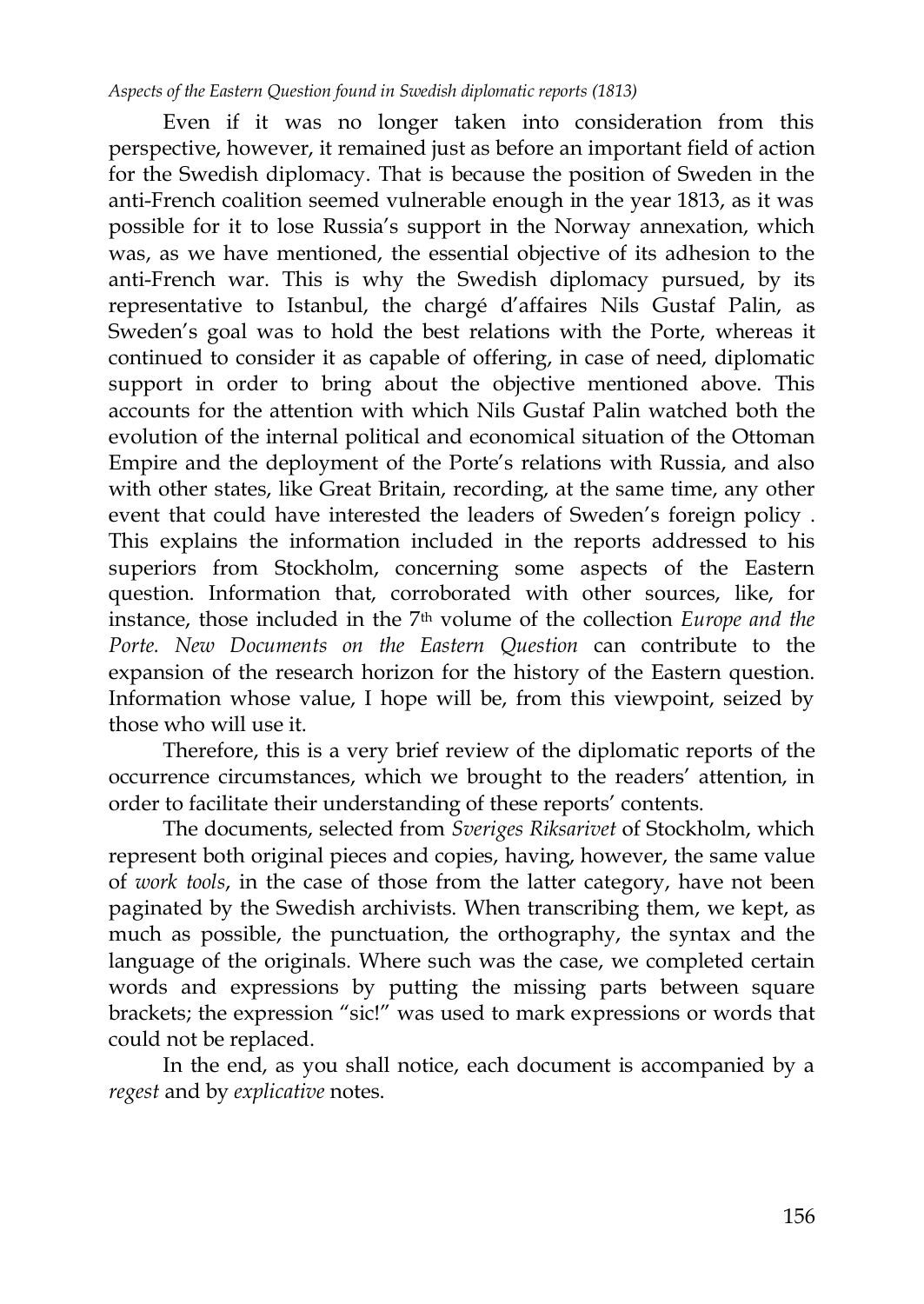**1**

## *Constantinople, le 25 Janvier 1813* **Nils Gustav Palin, chargé d'affaires de la Suède auprès de la Porte, à [Lars von Engestrőm, ministre d'Etat et ministre des Affaires Etrangères de la Suède]**

*Le refus de la Porte de se conformer à certaines normes diplomatiques sollicitées par lui ; la motivation de l'attitude respective ; son opinion, selon laquelle le refus en discussion pourrait être expliqué par la crise financière à*  laquelle la Porte était confrontée alors; ses tentatives de déjouer les intrigues *françaises dirigées contre la Suède, en vue de prévenir l'adhésion de la Porte à la coalition antifrançaise, l'objectif d'alors de la diplomatie suédoise* 

## *Constantinople le 25 Janv[ier] 1813* **Apostille de M[onsieur] de Palin**

Dans la même occasion que le Général de Tavast<sup>7</sup> avait demandé Ses audiences de congé, j'ai insinué, à Son inscu, par une lettre ostensible adressée à Seraphino8, la convenance de le décorer du grand cordon de l"ordre du Croissant et de donner la petite croix à M[onsieu]r le Comte Rosen9. Le désir si naturel de voir l"envoyé du Roi10, traité de la manière la plus honorable, m"avoit fait appuyer cette proposition de tous les motifs possibles ; mais il a été répondu que cet ordre était entièrement aboli. Il n"a pas été donné en effet, depuis la mort du Sultan Sélim<sup>11</sup> que le goût pour les usages Chrétiens avait rendu odieux à Sa nation ; et en allant aux informations, j'ai appris que les Russes avaient stipulé des décorations dans les pourparlers (sic !) de la paix12, mais que le Grand Segneur avait refusées ensuite par la même raison de l"abolition.

Par une nouvelle lettre à Seraphino j'ai donc rappelé délicatement le présent d"usage tel qu"il pouvait supplier à l"ordre, en faisant honneur aux deux Cours13. Alors le Drogueman de la Porte<sup>14</sup> a fait entendre à celui de la Mission, que la Porte se privoit du plaisir de présenter à M[onsieu]r de Tavast une marque de Sa satisfaction, pour ne pas donner lieu de l"attribuer

<sup>7</sup> Johan Henrik Tavast; Swedish general; former governor of the harbor of Göteborg ; sent with special missions to Istanbul.

<sup>8</sup> Paul Serafino; first interpreter of the Diplomatic Mission of Sweden in Istanbul.

<sup>9</sup> Swedish emissary to the Porte.

<sup>10</sup> Charles XIII; King of Sweden (1808-1818).

<sup>11</sup> Selim III (1789-1807).

<sup>12</sup> The Russian-Turkish Peace concluded in Bucharest on May 28, 1812 ended the war started in 1806.

<sup>13</sup> Sweden and the Porte.

<sup>14</sup> Iacob Arghiropol; grand drogueman (interpreter) of the Porte (1812-1815).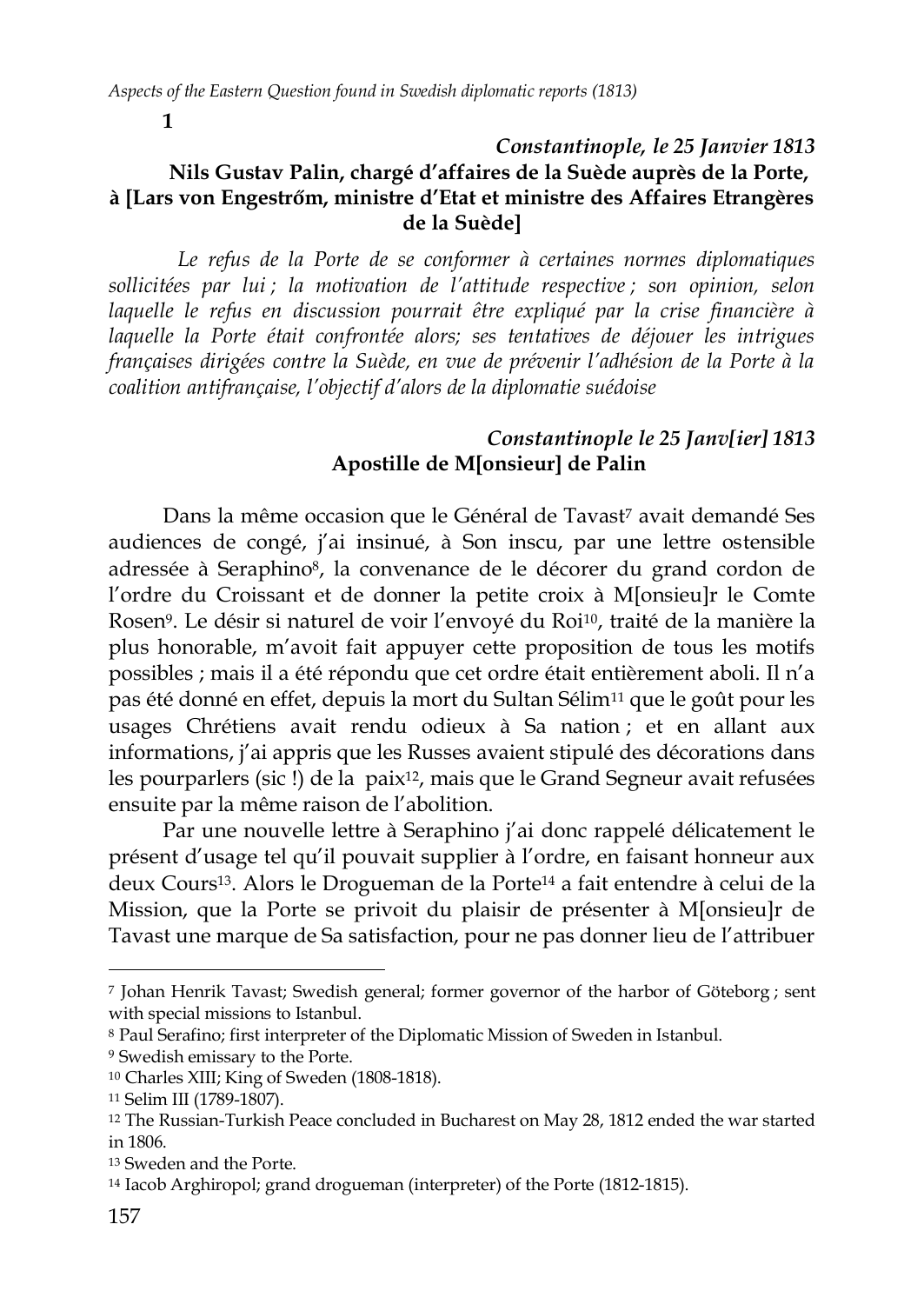à l"effet d"adhésion à la proposition de la cour de Suéde15. J"ai aussitôt relevé, dans une troisième lettre tout ce qu"il y avait de choquant dans l"idée de manquer d"égards à la Suéde, et de propos délibéré, pour ne pas faire soupçonner qu"on s"allia plus intimement avec elle et la Russie ; pour piquer la fierté Ottomanne, j'ai même ajouté, que la crainte de la France pouvoit moins que jamais arrêter le Grand Seigneur. Seraphino a fait encore usage de cette lettre, mais tout ce qu"il a pu dire a été inutile, et il est revenu de la Porte convaincu que c"étoit un parti arrêté entre tout le Ministère, de ne pas donner le présent, Le Reis Effendi<sup>16</sup> seul ne pouvant pas le prendre sur lui.

Vivement peigné de cet incident, je ne sçais à quoi l"attribuer ; aux intrigues du parti Français, à la manière de voir de la Porte, qui n'est pas accoutumée à recevoir des organes diplomatiques sans titre ; à la haine fanatique contre la Russie, dont le Grand Seigneur lui même, n"est pas exempt ; à la lésine, enfin, aussi extrême que la pénurie incroyable des fiances, et qui avoit fait supprimer les présens de congé pour Messieurs d"Ohsson<sup>17</sup> et König18. Toutes ces circonstances ensemble ont pu déterminer l"orgueilleuse indifférence et la grossièreté du Ministère19: ces qualités garantissent dumoins (sic !) la sincérité des protestations renouvellées (sic !) de sensibilité à la démarche de la Suéde et l"estime pour le Général qui a été très agréable au Ministère.

Ayant reçu peu après les ordres de V[otre] E[xcellence] du 17 Nov[embre], je n'en ai fait part à la Porte qu'en accompagnant cette communication d"un billet adressé à Seraphino que par un autre je l"ai instruit de montrer, mais sous le secret, et comme n'y étant nullement autorisé. Je crois devoir soumettre à Votre] E[xcellence] le premier billet tout entier de la teneur suivant.

"J"ai appris par M[onsieu]r le Général de Tavast, qui m"a transmis les lettres arrivées par le Courier de Vienne, qui Vous avez déjà communiqué à la Porte, le contenu de celles de Monsieur Hégardt<sup>20</sup> ; et qu'on a désiré la Copie que je suis faché de ne pas pouvoir donner, puisqu"avec des notions incomplètes sur les événemens de la guerre<sup>21</sup>, cette lettre renferme des

<sup>15</sup> Of determining the Porte to accede to the anti-French coallition.

<sup>16</sup> Mehmed Efendi (Kücük – Arif; reis efendi of the Porte (VI/VII. 1811-22. I. 1814).

<sup>17</sup> Ignatius Mouradgea d"Ohsson; former envoy plenipotentiary of Sweden at the Porte (22.12.1796-19.07.1799).

<sup>18</sup> Karl Gustaf König; former chargé d"affaires of Sweden at the Porte (10.07.1799-15.05.1805). <sup>19</sup> High (Sublime) Porte.

<sup>20</sup> Christian Bernhard Hegardt ; chargé d"affaires of Sweden in Vienna (19. VIII. 1812-15. V. 1805).

<sup>21</sup> The war between Napoléon Bonaparte"s France and the six anti-French coallition created in February – July 1812 by Great Britain, Russia and Sweden.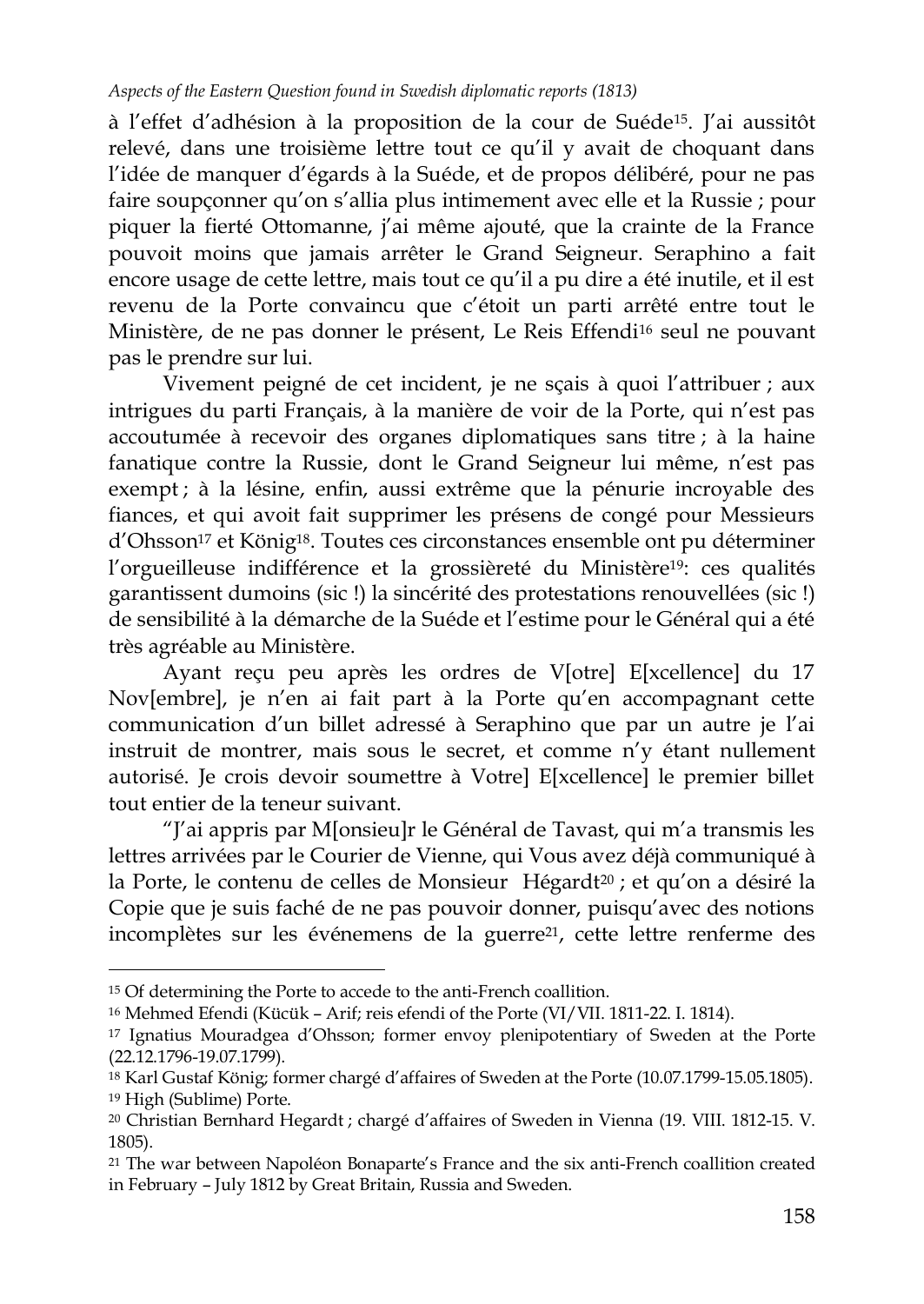conjectures particulières à M[onsieu]r Hegardt desquelles il ne m"a pas dit qu"il veut être responsable. Je Vous avouerai même, que je suis embarrassé après ce qui vient d"arriver, de faire part d"une dépêche de la Cour, qui jusqu"à nouvel ordre je devrois peut être considérer comme faite pour moi seul, et pour me tenir au fait de l"état des Affaires ; il devient superflu naturellement, que la Suéde éclaire la Porte sur Sa véritable position, si ces marques d"amitié lui sont indifférentes et si elle croit devoir y repondre par des malhonnetetés affectées, pour complaire à une puissance qui emplois tour à tour l'imposture et la violence pour tout tromper et tout soumettre ; qui fait répandre en Suéde, que le Grand Seigneur a fait une visite à l'Ambassadeur de France<sup>22</sup>, tandis qu'elle a soin de faire venir ici par estafette la nouvelle de troubles réels en Suéde. Vous verrez ce manége dans la copie de la Dépeche, ci jointe, que Vous pouvez bien montrer à Monsieur Argiropolo, mais sans absolument en donner copie. La communication ainsi faite est tout ce que je puis prendre sur moi, ou laquelle malgré les circonstances, je n"ose pas soustraire. C"est l"amitié de la Suéde pour cet Empire23, fondé sur des rapports immuables qui depuis plus d'un siècle ont fait courir aux deux Empires<sup>24</sup> les même chances et qui en tous tems rend naturelles des marques d"amitié. Le Ministère Ottoman sait quels sont ces rapports ; quand tout a été changé dans les affaires générales, la Suéde n"a pas cru que les deux Puissances devoient s"écarter d"un systême commun, de défense, contre un ennemi nouveaux, à la vérité, mais plus redoutable".

Cet aigre doux (sic !) m"a paru convenable dans la circonstance pour remettre la Porte au véritable état de la question et pour ressentir sa conduite envers M[onsieu]r de Tavast.

J"ai refusé copie de la lettre de M[onsieu]r Hegärdt (sic !), parcequ"il m"a paru que le Drogueman de la Porte, attaché au Parti Français, vouloit profiter de quelques détails qu"elle renfermoit sur des renforts qui pourront encore rendre Napoléon redoutable et encourager la Porte à s'attacher encore plus à Son prétendu vengeur. Je préviens M[onsieu]r de Hégardt que ses lettres étant proprement faites pour le Ministère Ottoman et devant contribuer à la direction de la politique de cet Empire, il conviendra de distribuer les notions qu"il me donne, de manière à séparer celles qui seront propre à communiquer à la Porte dans cette vue d"importance majeure.

V[otre] E[xcellence] a déjà vu par mon billet à Seraphino que la visite du Grand Seigneur à l'Ambassadeur de France, n'a pas eu lieu. On ne s'est

<sup>22</sup> Antoine François Andréossy; ambassador extraordinary of France at the Porte (25.07.1812- 14.11.1814).

<sup>23</sup> The Ottoman Empire.

<sup>24</sup> Sweden and the Ottoman Empire.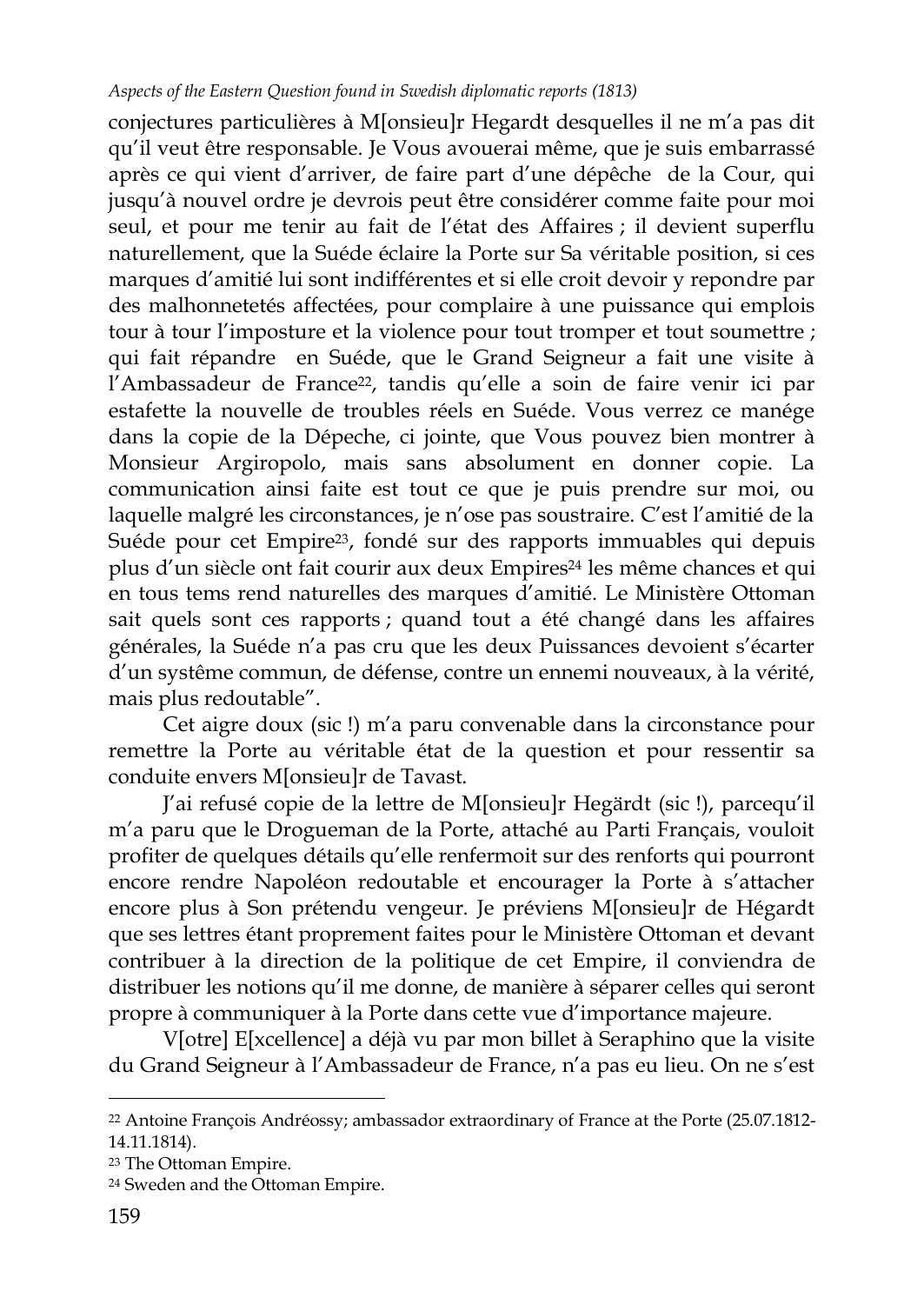pas douté ici de la possibilité d"une telle nouvelle qui coincide avec celle qu"on fait sur les lieux de l"ordre que le Grand Seigneur aurait donné de faire baisser le pavillon que l"Ambassadeur faisait flotter sur sa maison de campagne, d"aprés son usage de Consul, que la mission de France seule a observé aprés la révolte. La Porte a été discrète sur la fausse nouvelle de trouble en Suéde.

*Sveriges Riksarkivet, Kabinettet/UD, Huvudarkivet, E2D, 226, 1811- 1813, Konstantinopel; copy in French language.* 

**2**

## *Constantinople, le 9 Mars 1813* **Nils Gustaf Palin, à [Lars von Engestrőm]**

*Stade des négociations russo-turques ; mécontentements des Serbes concernant les stipulations en ce qui les concernait du traité de paix russo-turque, du 28 mai 1812, de Bucarest ; désir de la Porte que la Russie et la France s'épuisent réciproquement à cause de la guerre déclenchée par la France, le 24 Juin 1812.*

## *Constantinople le 28 Mars 1812* **Apostille de M[onseu]r Palin**

M[onsieu]r Italinsky25, tout en continuant de se plaindre du Ministère<sup>26</sup> et de l'inutilité des représentations qui ne sont qu'en paroles, m"a dit cependant qu"il s"est beaucoup adouci dans la négociation qui avance vers une conclusion favorable. Il s'est exprimé sur les Serviens qu"ils s"opposaient à l"exécution du Traité de Paix<sup>27</sup> à leur égard, et que la Porte se préparait à les contraindre par la force, sans qu"on puisse préjuger ses succès, À la Porte on m"a avoué leur obstination, mais sans convenir des voies de fait, et de la conclusion de cette affaire, dont on parle dans le public.

À cette occasion le Drogueman de la Porte<sup>28</sup> m"a fait dire qu"on attribuoit encore à une partie de la nation Suedoise du mécontentement sur le Systême adopté par le Gouvernement. J"ai fait dire en réponse qu"on se fondoit tout au plus sur le langage de rancune contre la Russie parmi quelques particuliers, auxquels on ne peut pas supposer les mêmes lumières et la grandeur d"âme du Gouvernement qui a su oublier les torts

<sup>25</sup> Andrei Iakovlevici Italinski; envoy extraordinary and minister plenipotentiary of Russia at the Porte (7.08.1812-10.04.1814).

<sup>26</sup> High (Sublime) Porte.

<sup>27</sup> The Russian-Turkish Peace Treaty signed in Bucharest on May 28, 1812.

<sup>28</sup> Iacob Arghiropol.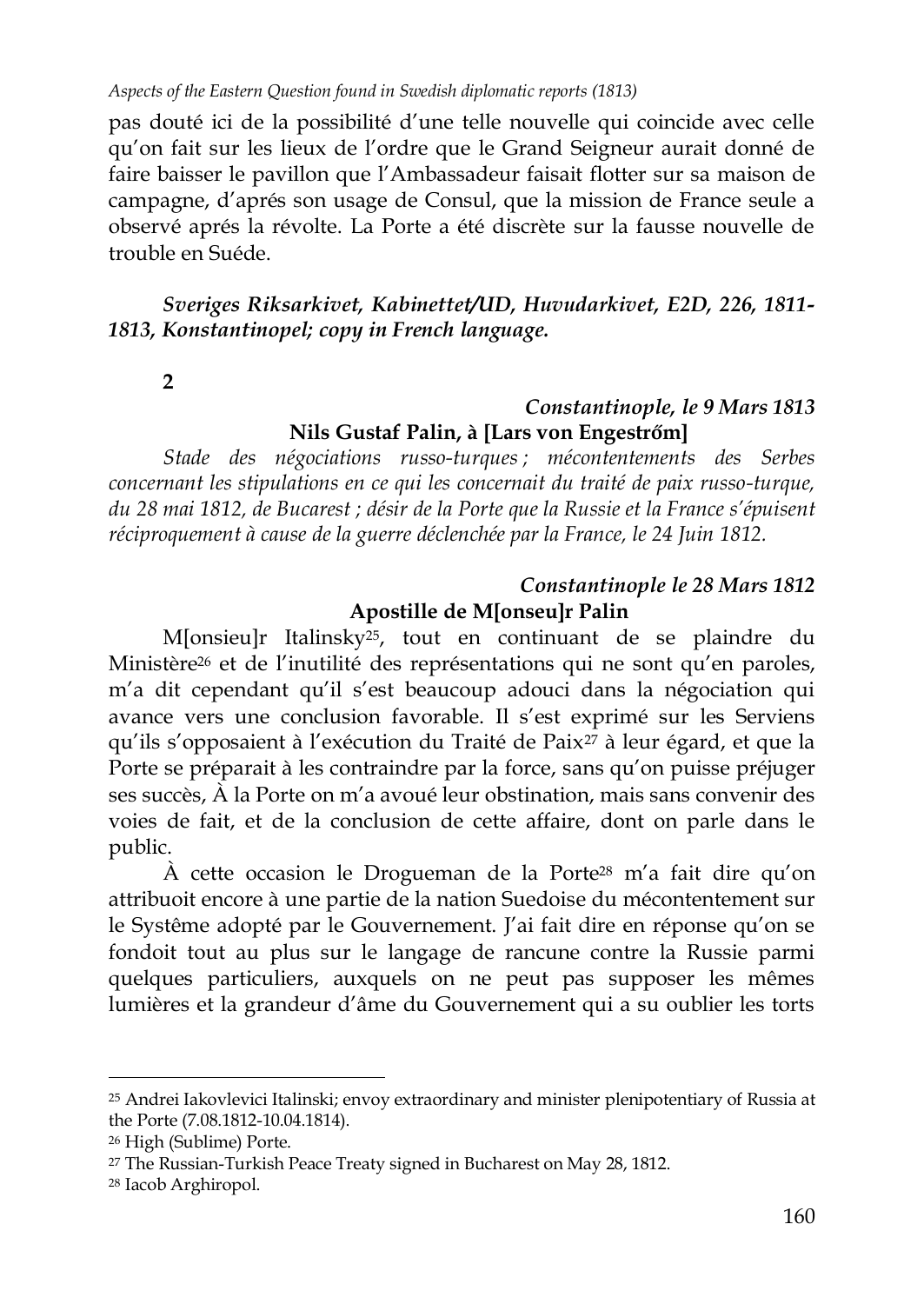de cette Puissance dans un moment où elle a eu à combattre pour les interêts de tous les autres.

Le Reis Effendi<sup>29</sup> est entré en grandes discussion avec Seraphino<sup>30</sup> sur le peu de probabilité de la réussite de la médiation Autrichienne, dont je lui avois communiqué les premieres notions recues quinze jours avant que l'internonce<sup>31</sup> en a été informé par Sa Cour. Les voeux secrets de la Porte paraissent être en effet que la Russie et la France s"épuisent également par cette guerre.

*Sveriges Riksarkivet, Kabinettet/UD, Huvudarkivet, E2D, 226, 1811- 1813, Konstantinopel ; copy in French language.*

**3**

## *Constantinople, le 26 Mars 1813* **Nils Gustaf Palin, à [Lars von Engeström]**

Décision du roi de la Prusse de se joindre à la coalition antifrançaise, constituée aux mois de février-juin/juillet 1812, par l"Angleterre, la Russie et la Suède, par l"intermédiaire d"une alliance avec la Russie ; la situation politique de l"Empire Ottoman et ses opinions concernant celle-ci : informations détenues par la Porte concernant les résultats de l"entrevue de Carol Johan, prince héritier de la Suède, avec le tsar Alexandre I.

## *Constantinople le 26 Mars 1813* **Très humble Apostille de M[onsieu]r Palin**

Monsieur Italinski<sup>32</sup>, qui m'a informé dela détermination, secrette encore, de S[a] M[ajesté] le Roi de Prusse<sup>33</sup> de se joindre à la Russie avec une Armée de 100,000 hommes, et de l"aplanissement de ses discussions avec la Porte, a cependant parlé avec quelque dépit des différentes mésures que prend ce Gouvernement<sup>34</sup> pour ramasser des troupes et de l'argent, pour remettre l"ordre dans les Provinces et reprendre une attitude imposante vis-à-vis de l"Etranger, dans des vues soient (sic !) d"attaquer ou de défence. Parmi les expédiens financieres, a été la décapitation d"un riche

<sup>29</sup> Ahmed Efendi (Kücük-Arif).

<sup>30</sup> Paul Seraphino.

<sup>31</sup> Ignaz Lorenz Stürmer; ad-interim diplomatic representative of Austria at the Porte (30.09.1802-10.03.1818).

<sup>32</sup> Andrei Iakovlevici Italinski.

<sup>33</sup> Friedrich Wilhelm III; King of Prussia (1796-1940).

<sup>34</sup> High (Sublime) Porte.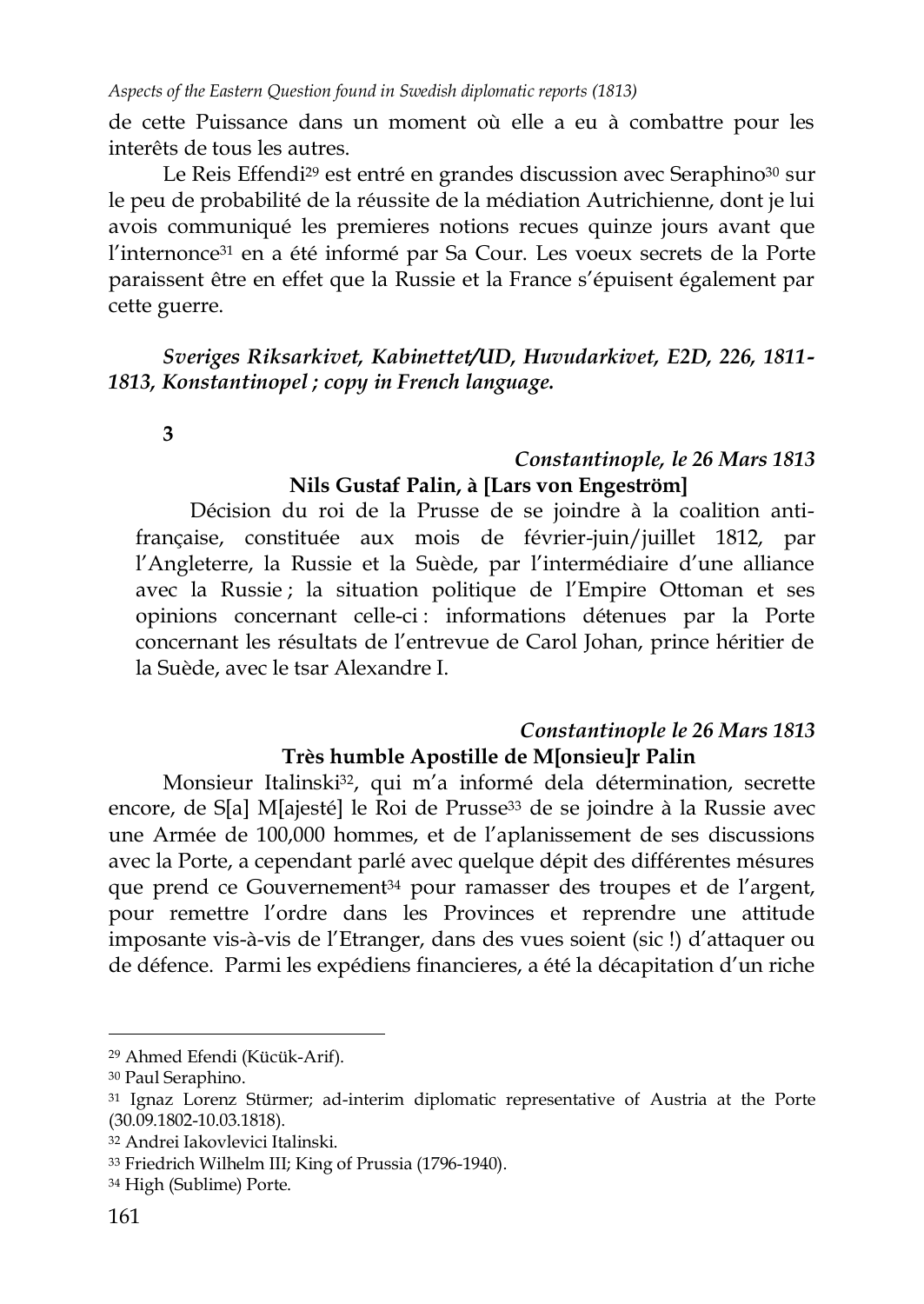Particulier à Galipoli, sans autre crime connu que sa fortune supposé de 15 millions.

Le Gouverneur de Silistria nommé au commendement de Widdin a réussi de gagner les habitans et une partie dela Garnison de cette ville, de sorte qu'ils ont declaré a leur Pacha qu'ils n'entendent point se trouver impliqués dans la Rébellion contre la religion et le Souverain.

La Position du Gouvernement vis-à-vis de redoutable Pascha de Ianina, peut entrainer plusieurs désagréments, entre'autre (sic!) par les liaisons des Anglais avec ce Pascha persecuté par l"Ambassade de France. Le Pascha d"Egypte ayant en vue d"obténir le Paschalik de Damas pour son Fils ainé en récompense de es exploits militaires en Arabie, la discussion avec le Pascha semble aussi menacer d"une de ces guerres intestines devenues si communes.

Le Drogueman dela Porte<sup>35</sup> a prévenir Seraphino<sup>36</sup> depuis plusieurs jours dela (sic !) connaissance qu"il avait du départ de M[onsieu]r Ohgsson de Paris37. A cette occasion il a aussi dit savoir qu"il etait convenu à Abo<sup>38</sup> entre le Prince Royal<sup>39</sup> et l'Empereur<sup>40</sup> que la Norvège serait cedé ala (sic !) Suède contre la Pomeranie et l"Hannovre obtiendrait le Dannemarc en se joignant a l"alliance du Nord.

Ayant reçu de M[onsieu]r de Hegard<sup>41</sup> la Note adressé à M[onsieu]r Cabre, et la Dépêche de S[on] E[xcellence] M[onsieu]r le Baron d'Engeström en date de 22 Janvier, j'en ai fait part àla (sic !) Porte dont le Drogueman a demandé Copie de la première piece.

*Sveriges Riksarkivet, Kabinettet/UD Huvudarkivet, E2D, 226, 1811- 1813, Konstantinopel; copy in French language.* 

**4** 

## *Constantinople, le 24 Avril 1813* **Nils Gustaf Palin, au roi de la Suède**

*Perpétuation de la crise serbe et de la révolte du pacha de Vidin; stade des négociations russo-turques dans le domaine du commerce du blé ; évolution des* 

<sup>35</sup> Iacob Arghiropol.

<sup>36</sup> Paul Seraphino.

<sup>37</sup> Ignatius Mouradgea d"Ohsson.

<sup>38</sup> He referes to the meeting between Carl Johan, Crown Prince of Sweden, and the Tsar Alexander I of 27 to 31.08.1812, Ingvar Andersson, *A history of Sweden*. Translated from the Swedish by Carolyn Hannay (Stockholm: Natur och Kukltur), 318.

<sup>39</sup> Carl Johan.

<sup>40</sup> Alexander I.

<sup>41</sup> Christian Bernhardt Hagardt.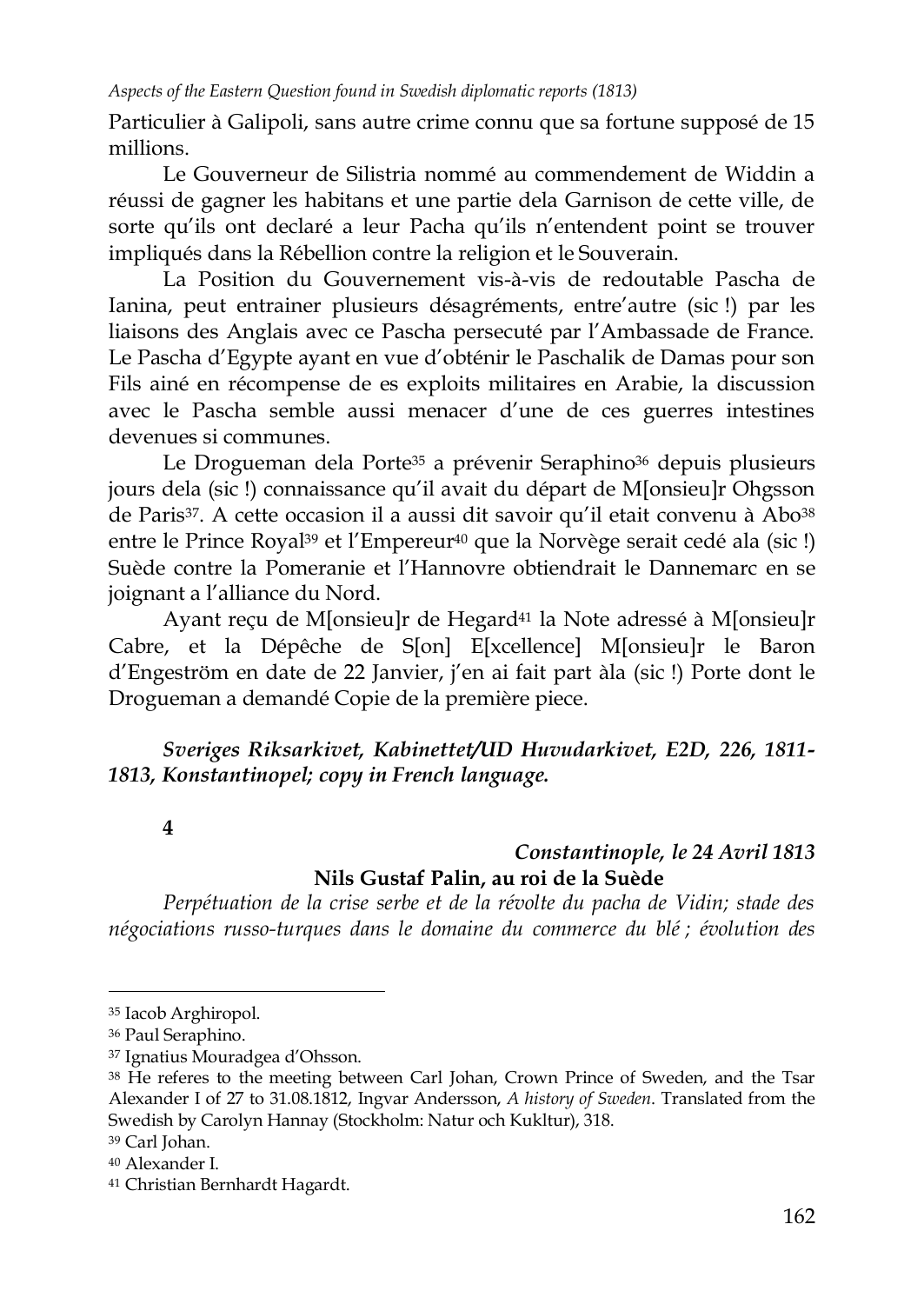*Aspects of the Eastern Question found in Swedish diplomatic reports (1813) événements sur le théâtre de guerre entre la France et ses adversaires de la coalition antifrançaise ; situation en Egypte.*

**Sire,**

# *Constantinople 24 Avril 1813*

Mon dernier très humble rapport étoit du 10 de ce mois.

L"etat des choses vis-à-vis les Serviens et le Pascha de Widdin étant toujours le même à peu près, le Grand Vizir<sup>42</sup> contenu son sejour au Camp, dont le Reis-Effendi<sup>43</sup> a été remplacé par son Secretaire Hasni Bey, homme de talent, qui fu disgracié un moment sous le dernier Vizir<sup>44</sup>. La discussion facheuse avec la Russie nest (sic !) pas non plus entièrement terminée, par l'arrangement convenu dont j'ai eu l'honneur de rendre compte, ceux qui font le commerce de bleds à Odesse ayant protesté contre cette mesure, tant auprès de la Mission<sup>45</sup>, que du Gouvernement<sup>46</sup>. Aussi la première n'a-t-elle pas encore reçue la ratification de l"Epereur47. Il faut ésperer la solution de ces diffcultés dans une bonne recolte. En attendant les acquereurs étrangers des bleds s'en voient trouvés à moins de se soumettre à des grands sacrifices clandestins, et le commercant d'Odesse y perde, aussi indibitablement puisque le bled revient, dans ce port, au double du prix, auquel il faudra ceder içi la moitié des cargaisons, pour pouvoir faire passer l"autre partie. Cette affaire pendant,le retablissement des Consulats Russes dans les differentes echelles du Levant est retardé.

La poste Russe va être rétablie incessamant. Des courriers extraordinaires du Camp ou de Petersbourg ne sont pas arrivés dernièrement, mais l'on ne manque pas des notions sur les progrès des événemens, parmi lesquels le public croit le debarquement des troupes Suèdoises en Pomeranie déjà effectuée, depuis l"évacuation de cette province par les Francais. Un courrier Turc est arrivé de Paris dépuis plusieurs jours.

Une petite escadre qui met en rade dans ce moment, est destiné à croiser dans l"Archipel, contenir le Pascha Rebelle de Satralie, et porter des renforts de troupes et de munitions à Celui d"Egipte, dont les plans semblent s'elargir avec ses sucés contenués en Arabie, de sorte qu'on lui attribue le projet en tout temps d"une execution si difficile de conquerir aussi Yemen. Le Gouvernement vient de donner un exemple qui peut

<sup>42</sup> Hurşid Ahmed pacha; Grand Vizier (5. IX. 1812-1. IV. 1815).

<sup>43</sup> Ahmed Efendi (Küçük-Arif).

<sup>44</sup> Ahmed pacha; former Grand Vizier (10. IV. 1811-5. IX. 1812).

<sup>45</sup> Russia"s Diplomatic Mission in Istanbul.

<sup>46</sup> High (Sublime) Porte.

<sup>47</sup> Alexandre I.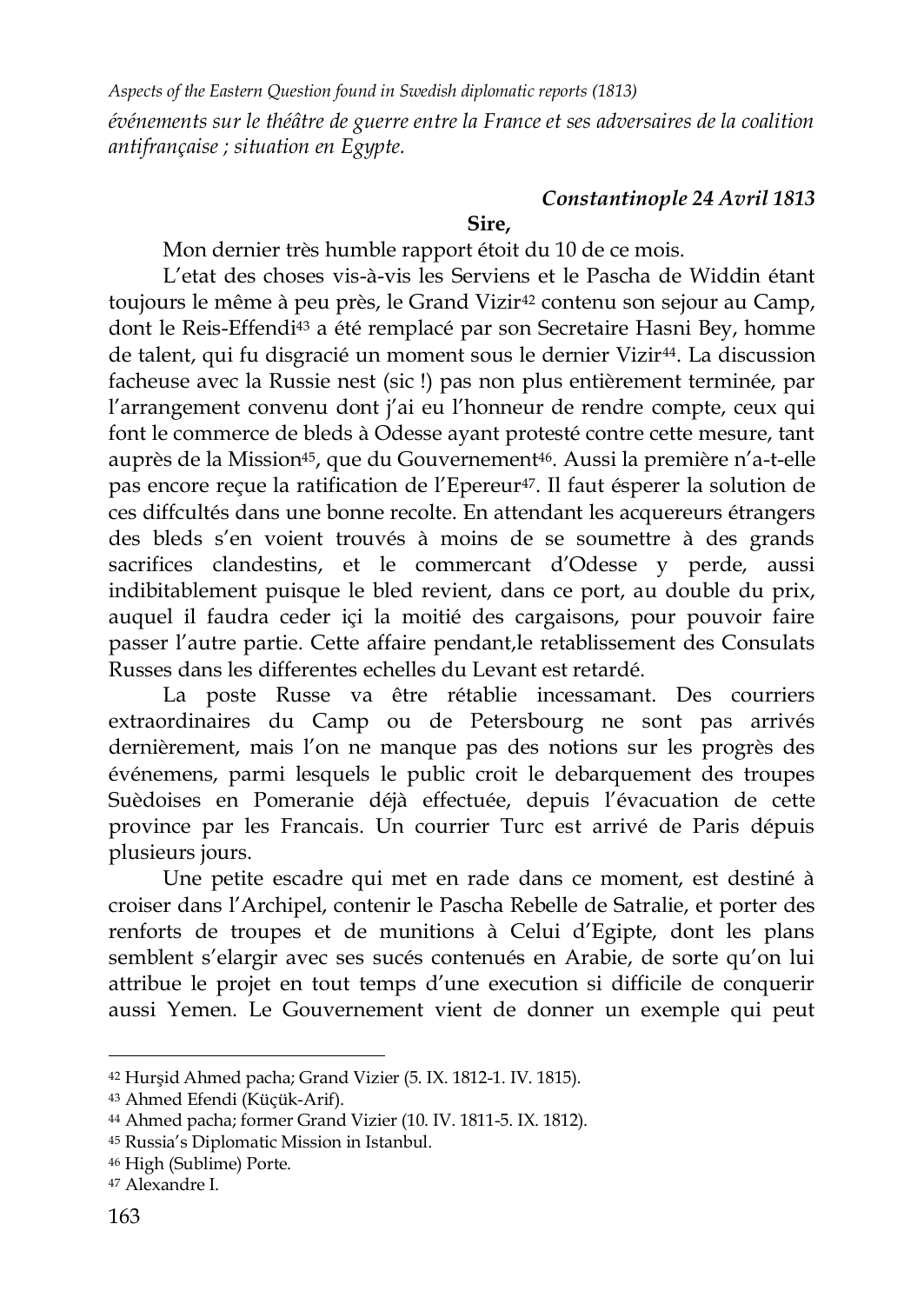dévenir salutaire, en établissement d"abord des Lazarets en toutes les institutions Européennes pour prévenir la contagion de la peste ; et en les soumettant à la direction illimité des Consuls étrangers, depuis qu"il a vu ses effort inutiles sous l"administration des Turcs. Il a expedié ici un de ses fils qu"on attend tous les jours.

Antoine Murat, ci devant interpret de la mission de Votre Majesté<sup>48</sup> venant de mourir, la decoration de l"Ordre de Vasa, dont il a été honoré, me fera remise pour être renvoyée au chapitre des ordres.

J"ai l"honneur de ci-joindre les nouvelles publiées par la mission Russe, avec une proclamation de S[on] A[ltesse] R[oyale] le Prince Royal<sup>49</sup>, dont on a contesté l"authentecité.

Je suis avec le plus profond respect Sire de Votre Majesté le très humble et très fidèle et soumis serviteur et sujet

**N. G. Palin.** *Sveriges Riksarkivet, Kabinettet/UD Huvudarkivet, E2D, 226, 1811- 1813, Konstantinopel; original in French language.*

**5**

## *Constantinople, le 25 Mai 1813* **Nils Gustaf Palin au roi de la Suède**

*Liquidation de la rébellion du pacha de Vidin et ses implications sur la révolte des Serbes ; prétentions du pacha d'Egypte, refusées par le sultan: motivation; refus de la Porte de permettre le passage d'un navire anglais qui transportait des armes pour la Russie, ainsi que d'autres navires commerciaux anglais et russes ; motivations ; refus de la Porte de permettre à la France d'acheter des chevaux de chevalerie de l'Empire Ottoman.*

## *Constantinople, 25 Mai 1813*

#### **Sire,**

Mon dernier très-humble rapport étoit du 10 de ce mois.

Les dispositions favorables des habitans de Widdin avoient fait bien augurer de la reussite des négociations avec Mollach Pascha, qui, après avoir expliqué ses intentions nullement rebelles, et obtenu sa grace, est sorti avec les siens par une porte de la Ville, pendant que les trouppes du Grand

<sup>48</sup> Sweden"s Diplomatic Mission in Istanbul.

<sup>49</sup> Carl Johan.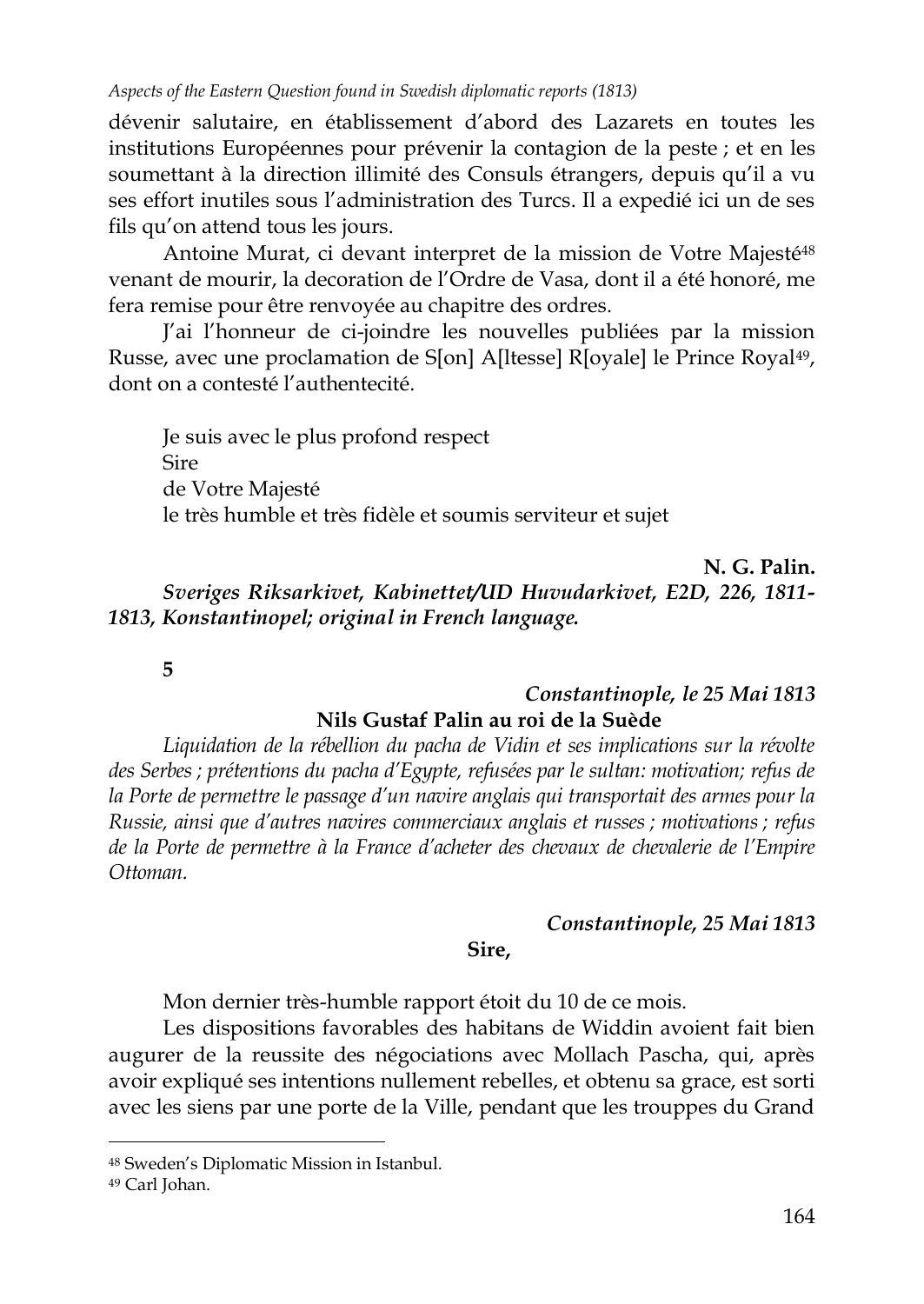Seigneur<sup>50</sup> entroient par une autre. Il passera par la Capitale pour se retirer dans quelque endroit éloigné de l"Asie. On présume que les Serviens privés de cet appui, suivront bientôt l"exemple de sumission.

L"escadre a defilé jour l"Archipel, précédée par une fregate qui a été expediée à Alexandrie avec un Chambellan du Grand Seigneur, pour porter au Pascha le sabre et la pelisse, l"aigrette de victoire et le titre de Gazi, ou vainqueurs des infidéls. On a aussi parlé du titre de Khan, que le Gouverneur a desirée ; mais que le Grand Seigneur prend lui même, et que n"a été porté par d"autre vassaux que les derniers princes de la Crimée, dependans du Gengis Khan, et heretiers presomptifs de la maison Ottoman.

Un parent des derniers princes de la Georgie, qui est venu ici pour solliciter des secours et un district pour ses adhérens, a été logé chez le Patriarche Grec, et vient d"etre renvoyé avec la Pelise d"honneur, et une manière d"aumone de cinq mille Piastres.

Des batimens anglois arrivé de Malthe et chargé d"armes et de munitions pour les ports Russes de la mer noire, n"ont pu obtenir passage, soit comme contraire à la neutralité, ou à la sureté de l'Empire<sup>51</sup>, si ces armes sont destinées à l"armée que se rassemble sur les frontières. On les disoit d"abord suffisantes pour cent mille hommes, et expediées par le gouvernement anglois (sic !) ; mais il paroit actuellement que cet envoi est une speculation de particuliers, et on ajoute qu"une expedition pareille seroit arrivée dans un port au fond du Golf persiane (sic !), avec des armes pour les Russes à transporter à travers la Perse en guerre avec eux. Je ne sçais quelle inductions on a voulu tirer de ce fait peu vraisemblable.

Le refus de la Porte est consideré comme balancé par un autre au gouvernement francois (sic !), qui auroit demandé de pouvoir acheter des chevaux dans les provinces de l"Empire pour remonter sa Cavalerie. Mais il est accompagné d"autre discussions facheuses, qui semblent embrasser les batimens anglois (sic !) en général, aucun n"ayant passé dans la mer noire depuis la paix, et un entr"autre (sic !), aiant été obligé vendre ici sa cargaison de fruits, gatés pendant l"attente du passage. Un des motifs doit être que le commerce anglois (sic !) ne veut pas se soumettre à la condition de ceder la moitié des cargaisons de retour en bled, au prix fixé par la Porte. Malgré l"acceptation momentanée de cette condition onereuse, des batimens Russes ont été arrêtés aux Dardanelles, comme n"ayant pas delivré la moitié entière. Il est a craindre que la fierté Ottomane se laisse

<sup>50</sup> Mustafa IV (1807-1808).

<sup>51</sup> The Ottoman Empire.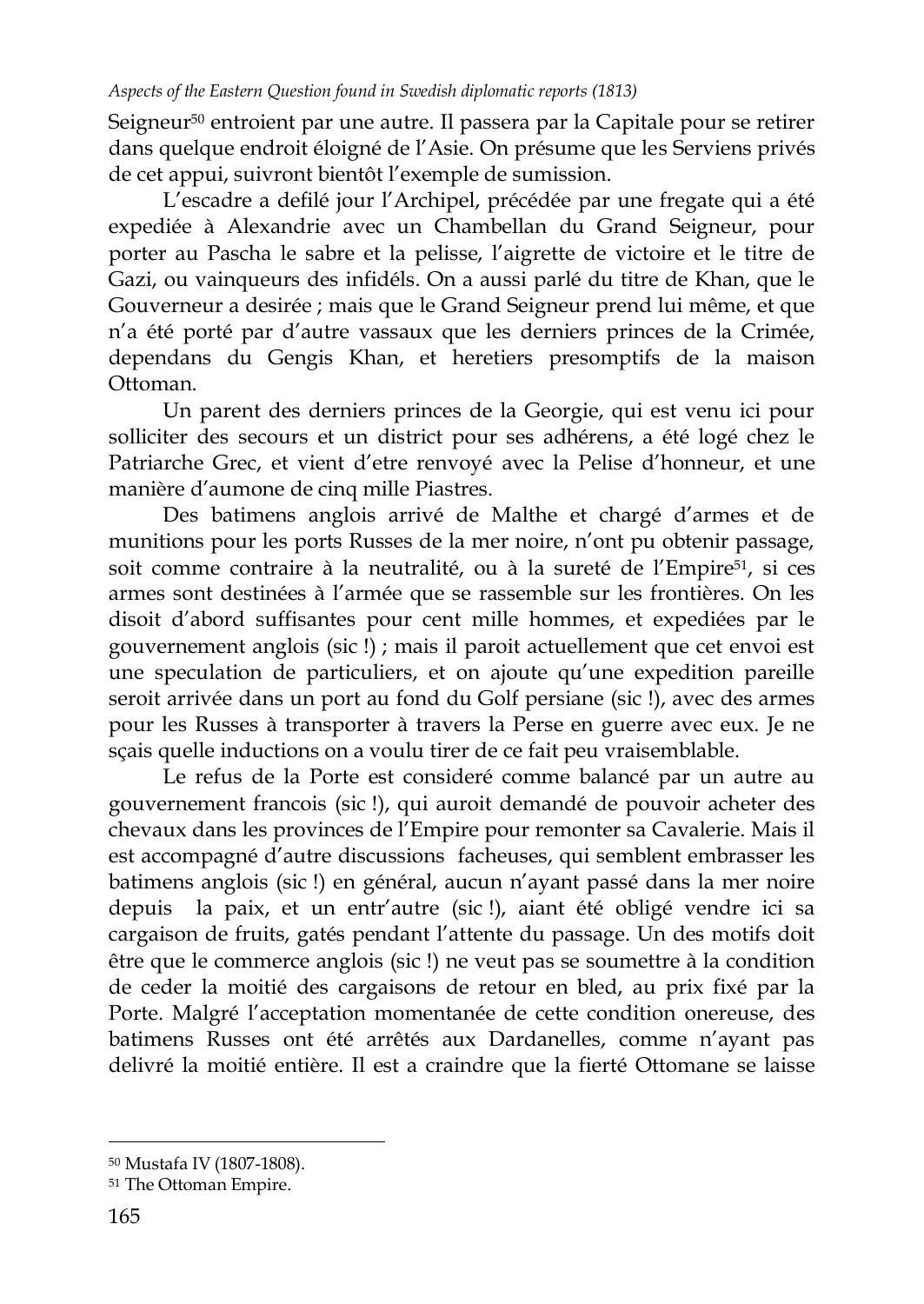induire par des suggestions étrangères, dans des difficultés d"une solution toujours plus avantageuse.

Je suis avec le plus profond respect Sire de Votre Majesté le très humble le très fidèle et soumis serviteur et sujet

**N. G. Palin.** *Sveriges Riksarkivet, Kabinettet/UD Huvudarkivet, E2D, 226, 1811- 1813, Konstantinopel; original in French language.*

**6**

## *Constantinople, le 25 Juin 1813* **Nils Gustaf Palin, [Lars] von Engeström**

Sollicite des instructions plus précises, concernant, probablement, la modalité de continuer les démarches diplomatiques pour attirer la Porte dans la coalition anti-française, dans le contexte où la situation militaire avait changé, au mois de mai 1813, en faveur de Napoléon Bonaparte; craintes de la diplomatie suédoise que la Russie, prétextant qu"elle ne collaborait suffisamment avec ses alliés de la coalition anti-française, n"avait pas l"intention d"appuyer la Suède dans la question de la Norvège, possibilité concernant laquelle il fallait informer la Porte ; par conséquent, le diplomate suédois avait adopté une attitude réservée concernant le représentant diplomatique de la Russie à Istanbul.

## *Constantinople le 25 Juin 1813* **Depeche de M[onsieu]r de Palin à S[on] E[cellence] M[onsieu]r le Comte d'Engeström**

Les instructions de V[otre] E[xcellence] du 30 Avril et 7 Mai ont en effet rendu ma position un peu difficile par l"embarras de juger de ce qu"il convient de communiquer à la Porte dans le moment présent, que l"état qui semble de nouveau être changé, pourra imposer aux Russes la nécessité d"être humble et loyaux, ou que le resultat des evenemens du mois du Mai<sup>52</sup> est offusqué par la lenteur du Cabinet de Vienne, pendant que l"Empereur Napoleon proclame l"affermissement de son empire sur l"Allemagne, l"Espagne et l"Italie. J"ai eu même à balancer sur la maniere de communiquer. n"osant pas hasarder l"éclat d"une entrevue personelle avec

<sup>52</sup> It refers to the victories of the French Army under Napoléon Bonaparte's command in the battles of Lützen and Bautzen against the armies of the anti-French coallition.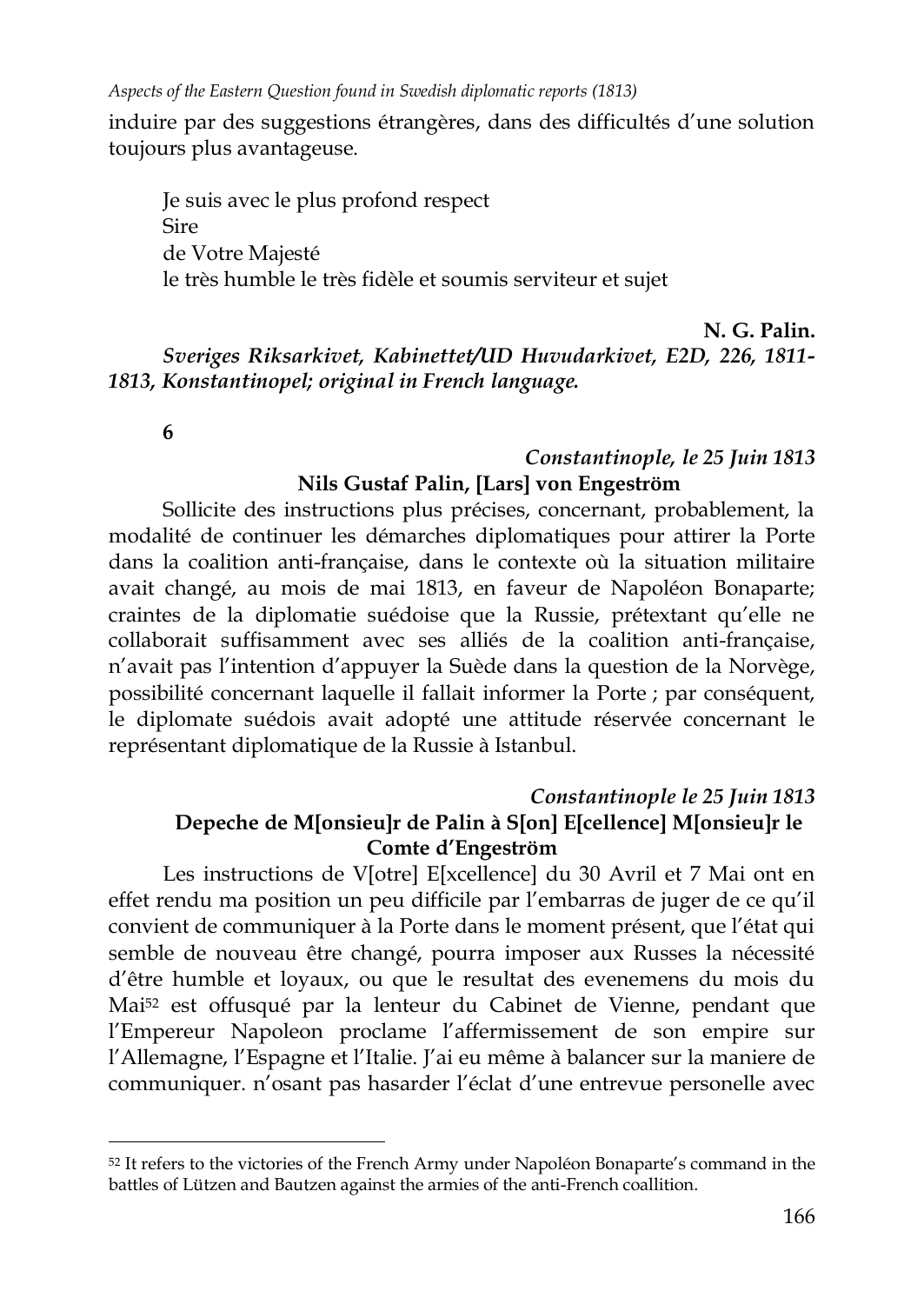le Reis Effendi<sup>53</sup> ni rien confier à une Note, ou au vague d'une communication verbale faite par Zeraphino54.

Une visite chez le Drogueman<sup>55</sup> de la Porte à la campagne, quoique masquée par celle à faire à un savant de mes connaissances, qu"il a chez lui, n"ayant pu non plus échaper à l"observation, il ne me restait que la forme d"une instruction par écrit pour Zeraphino. Pour y amener des expressions empruntées des dépeches de V[otre] E[xcellence] je me suis servi d'une Apostille de M[onsieu]r Hegardt<sup>56</sup> que j'ai fait lire au Drogueman de la Porte, d"après l"habitude de communiquer chaque Courier les lettres intéressantes de ce Chargé d"Affaire qui ont singulierement gagné l"approbation et la confiance.

M[onsieu]r Hegardt fait mention, à la fin de cette apostille, du cri elevé contre les Suédois comme s"ils n"agissent pas assez pour les interets des Alliés, et de ses soupçons que la Cour de S[ain]t Petersbourg à moins d"une necessité, n"avait pas l"intention de remplir ses engagemens envers la Suède par rapport à la Norvège. Ses reflections à ce sujet ne pouvaient que frapper la Porte sans avoir le poids des propres expressions de V[otre] E[xcellence] qu j"ai encore diminuée en m"en servant sans les lui attribuer. J"ai cru pouvoir hasarder une communication en guise de simple éclaircissement de cette apostilee de M[onsieu]r Hegardt et de la maniere que j'ai l'honneur de soumettre très humblement à V[otre] E[xecelence] dans l"apostille très humblement ci-jointe, contenant l"instruction que j'avait donné à Zeraphino. Il devait dire que s'était de son propre mouvement et à mon insçu qu"il fesait lire cette instruction qui ne devait proprement que lui servire de règle pour ses explications verbales. Il a tout executé ainsi, quand le Drogueman de la Porte frapé des expressions de M[onsieu]r Hegardt en a demandé explication, et ensuite copie de ma piece qui lui a paru d"une importance majeure, mais qu"il n"a pu lire haute au Reis Effendi, absent dans le moment. Je dois rendre compte très humblement de tous ces détails qui auraoint encore la force de ces premieres communications, si par des circonstances, qui je ne puis connaitre encore j'ai eu le malheur de ne pas saisir la juste mesure de ce qu"il convenait de communiquer. J"ai choisi celles des expressions de V[otre] E[xcellence] qui en se pretant le mieux à l"objet apparent d"expliquer celle de M[onsieu]r de Hegardt met aussi la Porte à même d"apprécier l"état des choses et la valeur des notions qu"elle reçoit ailleurs, ou des mourmures qu"on commence à entendre ici également. En

<sup>53</sup> Ahmed Effendi (Küçük- Arif).

<sup>54</sup> Paul Seraphino.

<sup>55</sup> Iacob Arghiropol.

<sup>56</sup> Christian Bernhard Hegardt.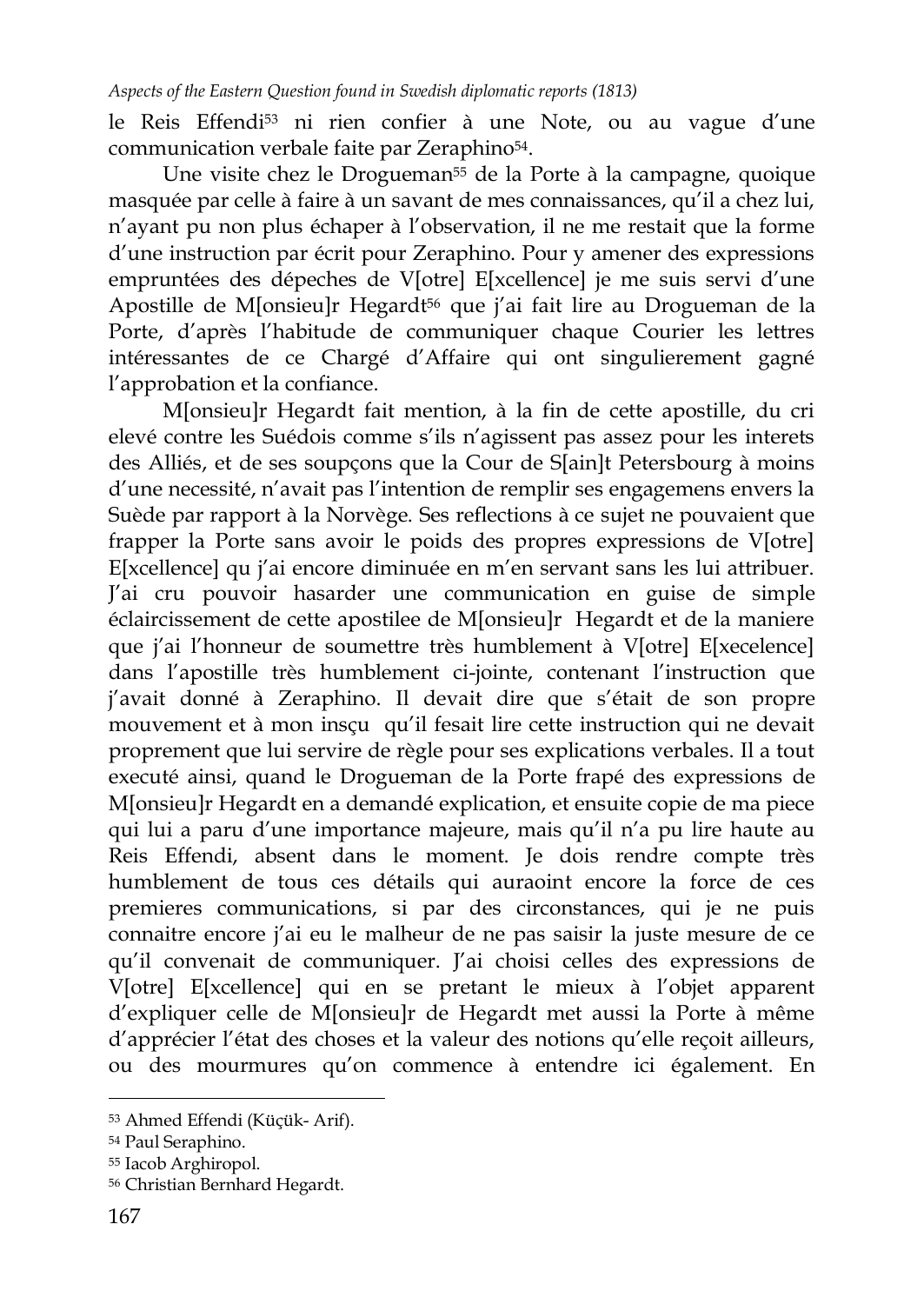terminant le tout par l"allusion à un principe invariable qu"on peut appliquer le changement dans les affaires je me suis aussi assuré des developpement ulterieurs, ou le retour au langage des derniers tems, si j'en obtiens les ordres. En attendant je continuerai de cultiver les missions amis<sup>57</sup> avec la reserve envers M[onsieu]r Italinski<sup>58</sup> qui ma vie retirée facilite.

J"ose solliciter l"indulgence de V[otre] E[xcellence] pou moi aujourdhui, qui ai du consulter les circonstances locales et du moment.

*Sveriges Riksarkivet, Kabinettet/UD Huvudarkivet, E2D 226, 1811- 1813, Konstantinopel; copy in French language.*

**7**

## *Constantinople, le 25 Juin 1813* **Nils Gustaf Palin, au [roi de la Suède]**

Disputes anglo-turques concernant le problème du commerce anglais sur la Mer Noire; attitude modérée de la diplomatie anglaise et de celle russe concernant la Porte, attitude influencée par le rapport de forces, favorable, alors, à la France, dans la guerre contre la coalition antifrançaise ; craintes de la Porte provoquées par la possibilité de convoquer un congrès des grands pouvoirs européens ; attitude ambiguë de la Russie dans le problème de la Norvège ; position de l"ambassadeur anglais et du représentant diplomatique ad-interim autrichien d"Istanbul concernant le même problème, ainsi que concernant la question de l"Île de Guadeloupe, prétendue par les Suédois.

## *Constantinople le 25 Juin 1813* **Très humble Apostille de Monsieur Palin**

La discussion a été très sérieuse entre l'Ambassadeur d'Angleterre<sup>59</sup> et la Porte, concernant la Navigation de la Mer-noire (sic !), l"augmentation des droits de Douâne sur differens Articles, et d"autre empiétemens que ce Gouvernement<sup>60</sup> se permit assés (sic !) arbitrairement. Poussé par les négocians qui jettent des hauts cris, l"Ambassadeur a dû finir par leur faire entendre qu"il ne pouvait pas avancer plus loin sans les Ordres de sa Cour ; puisqu"il ne restait plus qu"à rompre la paix à quoi il n"était pas authorisé.

<sup>57</sup> The Diplomatic Missions in Istanbul.

<sup>58</sup> Andrei Iakovlevici Italinski.

<sup>59</sup> Robert Liston; Great Britain"s Ambassador at the Ottoman Porte (28.06.1812 - 7.07.1810).

<sup>60</sup> High (Sublime) Porte.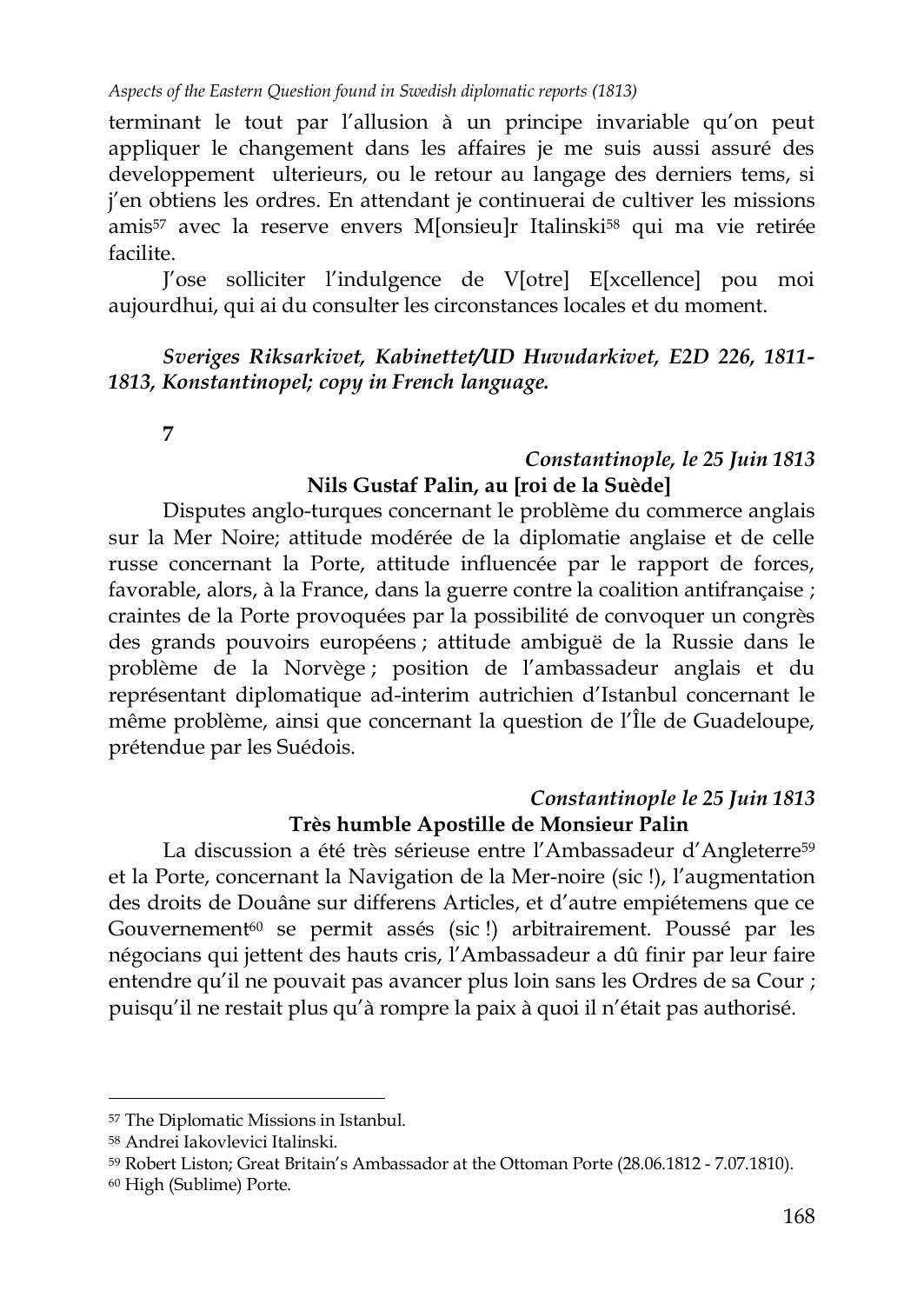L'exemple de M[onsieu]r Arbuthnot<sup>61</sup> qui avait si légèrement entrainé l'Angleterre dans sa dernière Guerre avec cet Empire<sup>62</sup>, et la position générale des Affaires, obligent M[onsieu]r Liston a une modération que la Mission Russe observe également dans ce moment, en endurant même de petite humiliations, mais que les Russes seront indubitablement tentés de venger s"ils pourront un jour. Peut-être éspere-t-il même l"appuie de la France pour le rendressement des Griefs après la Paix<sup>63</sup>, car le mecontentimentt est général et très vif dans le consulat Français. Aussi le premier Drogueman Russe m"a-t-il parlé avec une plaisir maligne de l'alarme qu'il a crû appercevoir chez le Reis-Effendi<sup>64</sup> sur la nouvelle d'un projet de congrés.

Cette Mission<sup>65</sup> fort polie actuellement, persiste cependant à nier d"avoir jamais reçu aucune information de sa Cour sur ce qui est convenu avec la Suède. Elle garde sa reserve sur a Question de la Norvège. Depuis que M[onsieu]r Liston a été informé par moi du traité conclu avec l"Angleterre<sup>66</sup> il a temoigné sa satisfaction de voir l"indépendance de la Suède affermir par l"aqisition de la Norvège ; et je me suis assuré à la Porte qu"il y tien le même langage. D"autres n"y dissimule peuêtre (sic !) pas l"envie que la prospérité renaissante de la Suède inspire aux Amis, comme

<sup>61</sup> Charles Arbuthnot; former ambassador extraordinary and minister plenipotentiary of Great Britain at the Ottoman Porte (3.09.1805- 29/30.01.1807).

<sup>62</sup> Continuing to uphold the equilibrium of forces regarding the Eastern Question threatened by France which had the intention of profitting of the outbreak, on December 27, 1806 of the Russian-Turkish War, the ambassador of Great Britain at à Istanbul, Charles Arbuthnot, requested on January 25, 1807 from the Porte on behalf of the British Government to give full satisfaction to Russia as regards the juridical status of the Romanian Principalities and to sever the diplomatic relations with France. The Sultan"s refusal was followed by the occupation, a few days later, on January 29, of the Straits of Dardanelles by an English fleet. This led to the war between the Ottoman Empire and the Great Britain which was ended by the end of 1809 with the Peace of Dardanelles, Veniamin Ciobanu, *Evolutii politice în Europa Centrală şi de Est (1774-1814) (*Iaşi: Editura Junimea, 2007), 191-192.

<sup>63</sup> The Russian-Turkush Peace of Bucharest of May 28, 1812.

<sup>64</sup> Ahmed Efendi (Kücük-Arif).

<sup>65</sup> Russia"s Diplomatic Mission in Istanbul.

<sup>66</sup> He was referring to the treaty concluded by Sweden with Britain in March 1813 under the terms of which England undertook to support diplomatically or, if necessary, even to annex militarily Norway; at the same time, she agreed to grant a subsidy, worth £ 1,000,000 per annum for the duration of the war against France, and to provide the Royal House of Sweden with the possession of the island of Guadeloupe. In return, Sweden commited itself to support the allies in the anti-French coallition with an army of 30,000 soldiers and to accept the establishment of British commercial bases in the ports of Gothenburg, Karlshamn and Stralsund, Dunbar Plunket Barton, *Bernadotte (1863-1844),* traduit par George Roth (Paris: Payot, 1931), 279-280; Adam Kersten, *Historia Szwecji* (Wroclaw- Warszawa- Kraków-Gdansk: Zaklad Narodowy Imienia Ossolinskich Wydawnictwo, 1973), 303.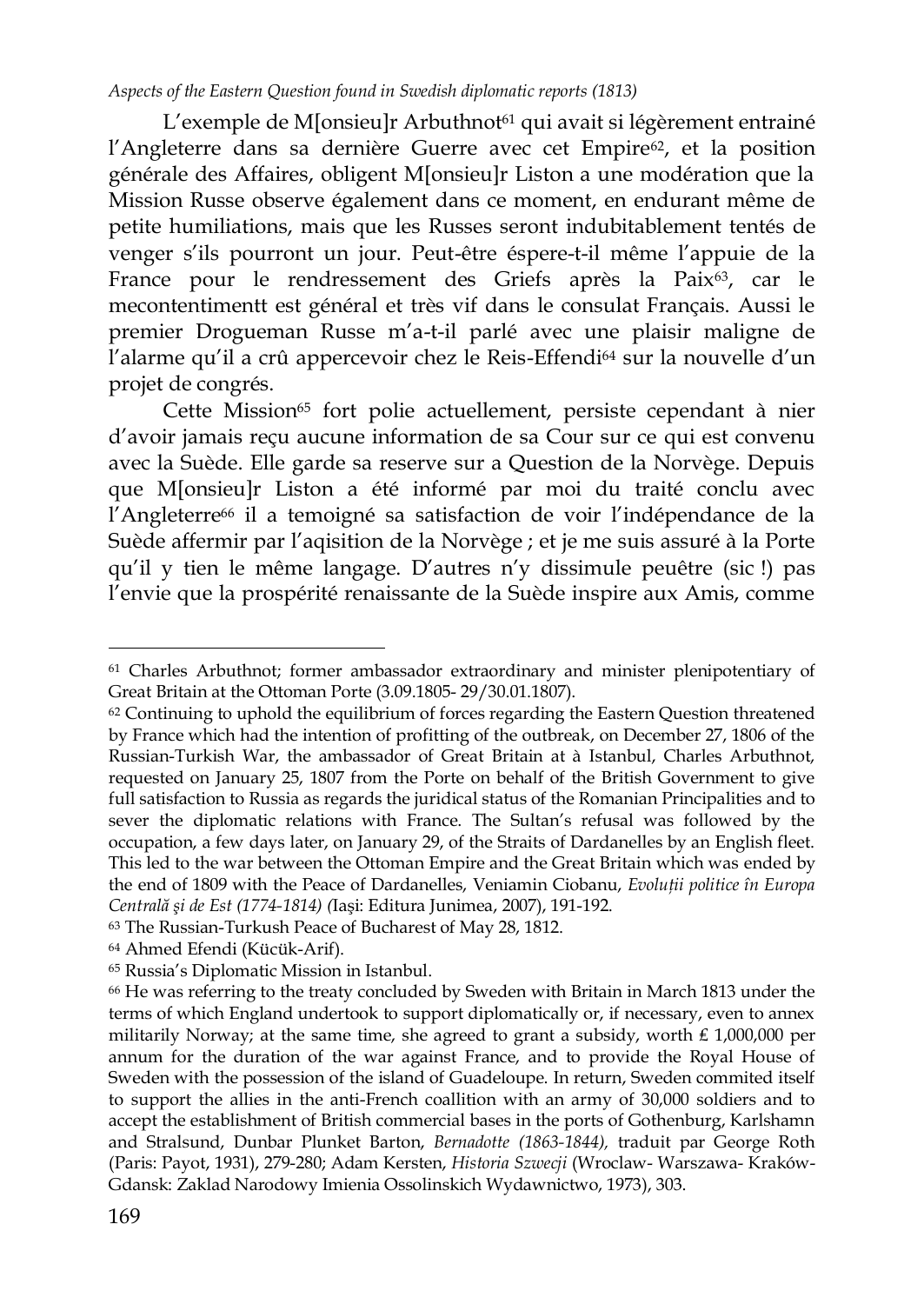aux ennemis ; jusqu'au Ministre d'Autriche<sup>67</sup> (sic!) m'a dit, quoique sous forme de plaisenterie, que la Suède ne cherche que pêcher en eau trouble, et le dedommagement sur ce que je lui ai appris de nos pretentions sur la Norvège, et que je croyais l"isle de Guadeloupe déjà cédée à la Suède, il m"a repondu plus gravement et du ton d"un Médiateur de la Paix générale : Qu"on verra ça à cette Paix.

Je rend compte à S[on] E[xcellence] le Comte d"Engeström<sup>68</sup> de ma dernière communication faite à la Porte, et que Son Drogueman<sup>69</sup> m'a fait dire après avoir causé un grand plaisir au Reis Effendi.

## *Sveriges Riksarkivet, Kabinettet/UD Huvudarkivet, E2D 226, 1811- 1813, Konstantinopel; copy in the French language.*

**8**

## *Constantinople, le 25 Juin 1813* **Nils Gustaf Palin, au roi de la Suède**

Echec des négociations anglo-turques dans la question du commerce anglais sur la Mer Noire ; stade du problème serbe ; opérations militaires anglaises dans la Méditerranée Occidentale contre les corsaires.

## *Constantinople, le 25 Juin 1813*

#### **Sire,**

Les dernières instructions de S[on] E[xcellence] le Comte d"Engeström<sup>70</sup> étoient du 27, 30 Avril et 7 Mais, mon dernier très humble rapport etoit du 9 de ce mois.

Le resultat d'une négotietion de l'Ambassade de Angloise, dont ce Courier etoit porteur, n"a pas été statisfasant, la navigation des Anglois sur la mer Noire restant toujours suspendue à cause des conditions, plus onereuse encore que celles qui ont été exigées des Russes, pour la disposition des cargaisons de bled.

Les troupes Ottomanes se mettent en mouvement contre la Servie, sur tois colonnes qui partent de Widin, de la Bosnie et de la Roumelie, la derniere dirigée par Kars Aly Pascha. Un effort aussi enérgique sembleroit devoir ajouter assez de poids à la négociation si longtemps entretenue avec ces Rebelles, pour la terminer biebtôt.

Un firman du Grand Seigneur<sup>71</sup> sollicité par la France a enjoint au Pascha de Bosnie, de faire restituer à cette puissance la forteresse et le

<sup>67</sup> Ignaz Lorentz Stürmer.

<sup>68</sup> Lars von Engeström.

<sup>69</sup> Iacob Arghiropol.

<sup>70</sup> Lars von Engeström.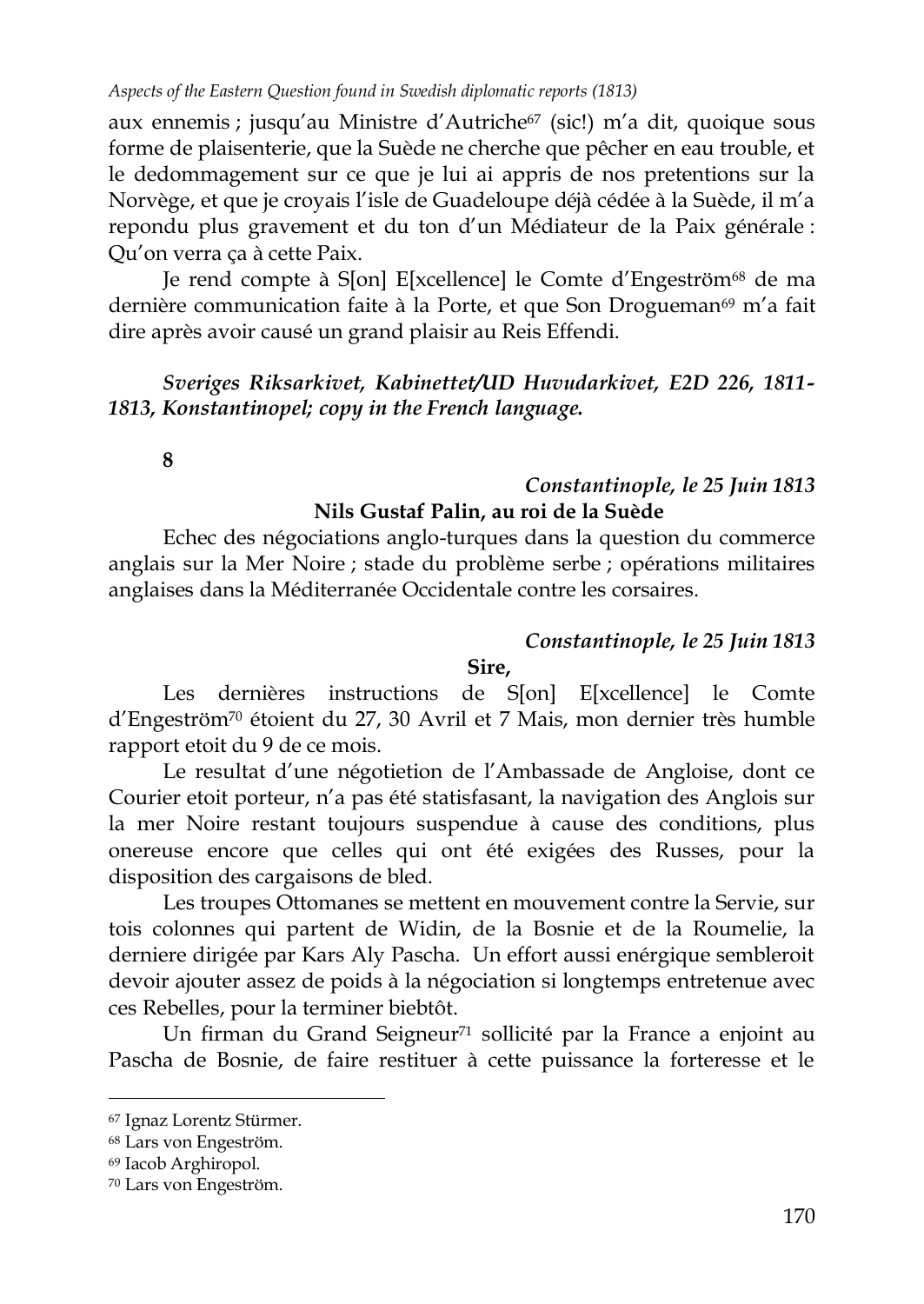district qui lui ont été enlevées par des Bosniques agissant pour leur compte, et qui dans cette expedition se sont surtout emparé de femmes. Ce genre d"événemens sont comptés ici parmi les bagatelles.

Les operations des Anglois dans l"Archipel contre des corsaires et forbans ne seront gueres autrement considerées, quoiqu"elles ayent entrainé dernierement un borbandement et une descente. Le premier a eu lieu contre isle de Syra, où s"étoit refugiés, avec leur prise, deux corsaires Francois poursuivies par un batiment de guerre Anglois, et où ils ont dressé une batterie avec pavillon Francois. Cette derniere circonstance a motivé le bombardement, qui a detruit le couvent de l"isle et un magasin. Dans l'ardeur singulière des Grecs à s'interesser dans les affaires des puissances etrangères, le parti Russe et Anglois trouve (sic !) aussi qu"on a justement chatié de la sorte les habitans de Syra partisans de la France, et designés comme les Parisiens de l"Archipel. À l"isle de Scopolo, des forbans, sujets Ottomans, pousuivis dans l"interieur du port par les embarcations d"un moindre batiment de guerre Anglois, se sont cachés dernière des rochers et broussailles pour recevoir les anglois (sic !) avec une fusillade qui leur a tué ou blessé une quarantaine d"hommes, sans que les Anglois ayent pu rien faire, ni voir l"ennemi. Le commandant, en restant pour bloquer l"isle, a envoyé avis à une fregatte Angloise stationnée à Smirne, qui est parti pour faire une descente et saisir les coupables. Ils seront sevérement punis par le Capitaine Pascha<sup>72</sup>, qui se trouvant actuellement dans l"Archipel avec une écadre, prendra sans doute luimême (sic !) dans ses mains la haute police de ces mers du Grand Seigneur.

Le Kaymacan et tout le ministère donnent des fêtes publiques sur les rives du Bosphore au fils du Pascha d"Egypte. Le Grand Seigneur y vient incognito.

La Reine de Sicile n'est pas encore arrivée. Cette princesse qui voyage sous le nom de Comptesse de Castelet a mare, a l"intention de reposer pendant une quinzaine de jours à la campagne de Bujukderé.

Ci joint une très humble Apostille73.

Je suis avec le plus profond respect Sire de Votre Majesté le très humble le très fidèle et soumis serviteur et sujet

 $\overline{a}$ <sup>71</sup> Mahmud II.

<sup>72</sup> Gürgi Mehmed Khusrev; capudan pacha (Admiral of the Ottoman Fleet) (April 1811- 21.02.1816).

<sup>73</sup> We did not find this piece.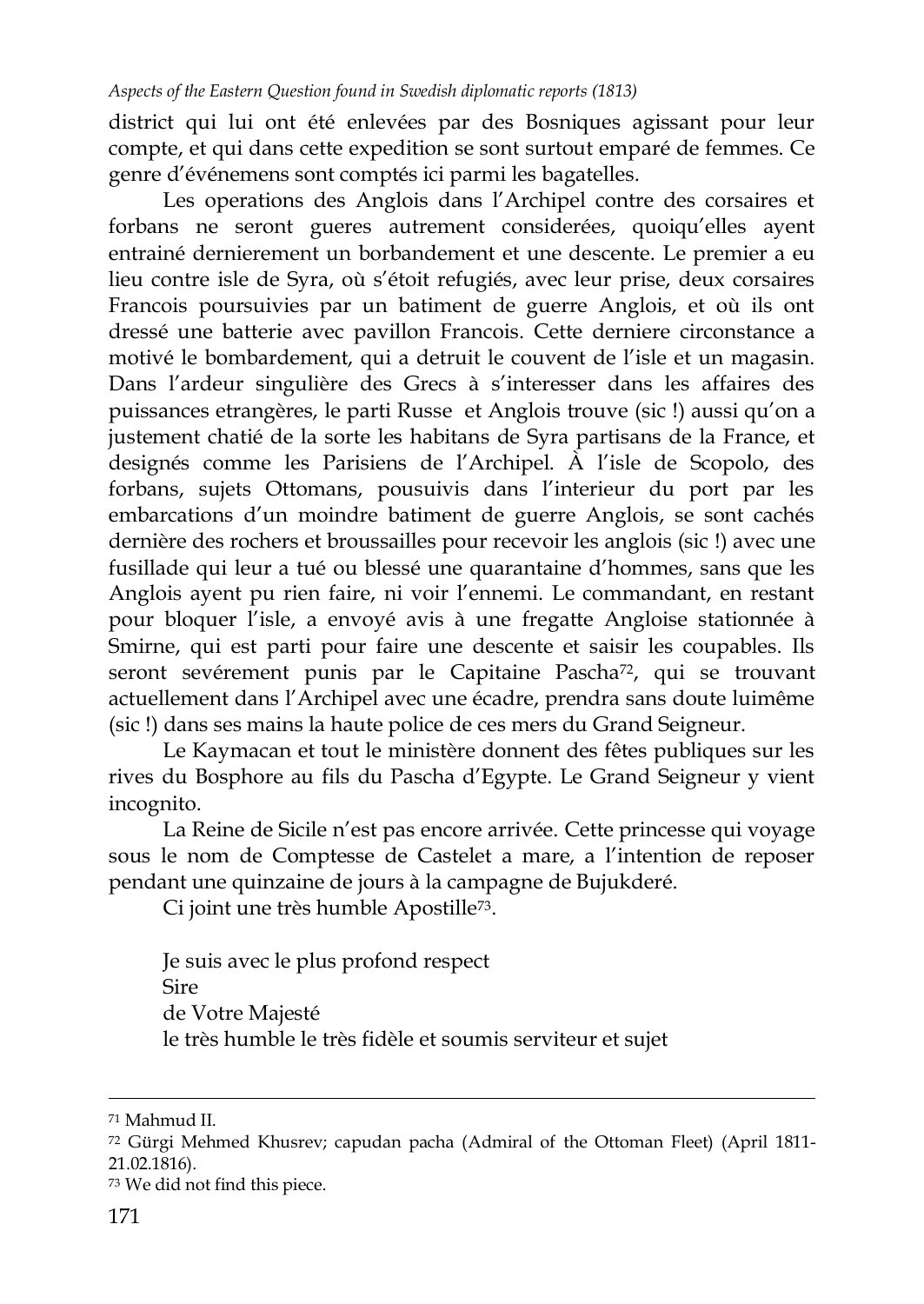**N. G. Palin.**

## *Sveriges Riksarkivet, Kabinettet/UD Huvudasrkivet, E2D, 226, 1811- 1813, Konstantinopel; original in French language.*

**9**

## *Constantinople, le 10 Juillet 1813* **Nils Gustaf Palin, à[Lars von Engeström]**

Intérêt manifesté par la Porte concernant l"évolution des rapports suédois - danois dans la question de la Norvège et concernant l"évolution de la guerre entre la France et la Coalition ; intérêt de la Suède concernant la perpétuation des bonnes relations avec la Porte, dans un contexte où elle n"était pas certaine de l"appui des alliés, surtout de la Russie, pour la solution favorable en ce qui la concernait du problème de la Norvège ; reprise des négociations anglo-turques dans la question du commerce anglais dans la Mer Noire.

## *Constantinople le 10 Juillet 1813* **Apostille de M[onsieu]r Palin**

Au départ du dernier Courier le Reis Effendi<sup>74</sup> m"a fait donner la nouvelle de l"armistice<sup>75</sup> qu"il venoit de recevoir. Il a demandé à cette occasion où la Suède en étoit avec le Danemarc, à quoi Séraphino<sup>76</sup> a repondu qu"il croyoit la discussion devoir aboutir à une guerre. Pour le mettre plus au fait je lui ai communiqué la lettre de M[onsieu]r Hegardt<sup>77</sup> du 28 Juin et autres notions reçus par le même Courier. D"après les siennes le Danemarc étoit définitivement lié à la France ; il a dit aussi que l'armistice n'améneroit pas la paix ; et c'est le voeu de la porte (sic !) qui dissimule avec peine l"inquiétude qu"elle a conçue de cet armistice. Le refus de S[a] M[ajesté] l"Empereur de Russie<sup>78</sup> de ratifier la convention du Prince Dolgoruky, le rappel de ce Ministre et l"envoi du Général Suchtelen avec le Baron Weterstedt et les négociateurs Anglois pour porter l"ultimatum des trois Puissances79, d"autre nouvelles et l"espérance sur la Suède qui témoigne toujours la mission Russe, aussi bien que M[onsieu]r de Nesselrode<sup>80</sup> dans sa dépêche où il lui fait part de l"armistice, toutes ces

<sup>74</sup> Mehmed Efendi (Kücük-Arif).

<sup>75</sup> It probably refers to the armistice concluded by Russia and Prussia with Napoléon Bonaparte, during the summer of 1814 (Anderson, 319).

<sup>76</sup> Paul Seraphino.

<sup>77</sup> Christian Bernhard Hegardt.

<sup>78</sup> Alexander I.

<sup>79</sup> Address of Napoléon Bonaparte.

<sup>80</sup> Karl Vasilievici Nesselrode.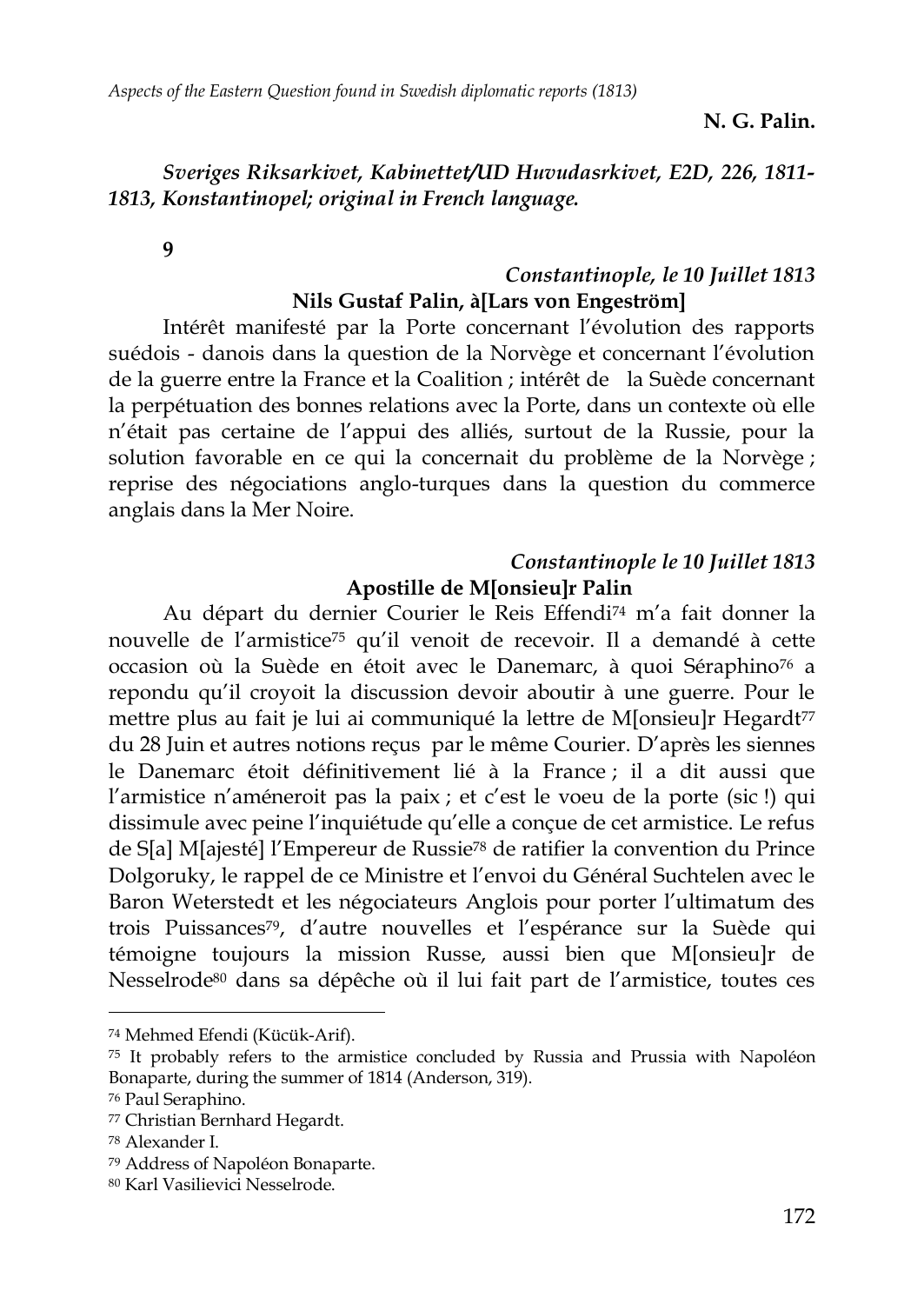circonstances paroissent indiquer qu"on cherche à faire justice aux griefs de la Suède<sup>81</sup>. J'ai hésité de donner encore un développement à ma dernière communication faite à la Porte, surtout pendant la cessation (?) et après le changement dans l"état des affaires qui l"a amené. Je suivrai avec exactitude les instructions que S[on] E[xcellence] M[onsieu]r le Comte d"Engeström<sup>82</sup> m"a donné à ce sujet et ce qui a été déjà dit à la Porte, ni peut qu"avoir un effet salutaire pour affermir la considération de la Suède auprès d"elle.

Le parti Français affecte de repéter que la Suède sera exclue du congrès<sup>83</sup>, apparemment parcequ'elle n'a pa été nommée dans le Moniteur. La depêche de M[onsieu]r de Nesselrode, que le Ministre de Russie<sup>84</sup> m'a fait lire, parlant avec satisfaction de l"entrée de quelques bataillons Suédois à Hambourg, j"ai du faire savoir à M[onsieu]r Italinsky pourquoi cette mesure a été revoquée et après une depêche de Stralsund dont M[onsieu]r Hesgardt m"a fait part et en observant toujours de communiquer à ce Ministre ce que j'apprends par des lettres ostensibles. J'observe aussi ces égards envers l"Ambassadeur d"Angleterre<sup>85</sup> qui a paru très faché de l"armistice, quoiqu"il le témoigne moins hautement que les autres Anglois, ici. Il m"a dit esperer qu"on avait consulté le prince Royal, avant de la conclure.

Cet Ambassadeur a du reprendre la facheuse négociation sur la navigation de la mer noire (sic !) à l'occasion d'un batiment Anglais, chargé de marchandises pour les ports Russes, qui promettoit assez de profit pour pouvoir supporter la perte sur la cargaison de retour en blé à ceder ici. À la demande des Firmans, il s"est trouvé que la Porte exigeait un péage convenu par aucun Traité. M[onsieu]r Liston aussi bien que l"internonce<sup>86</sup> ont encore eu a négocier pour le passage de la reine de Sicile, qui est devenu un sujet de discussion d"abord sur les démonstrations d"égard dû à cette Princesse et pour déroger à cette occasion à la défense pour des bâtimens de guerre étrangers de passer les Dradanelles. Comme toute affaire majeure est douteuse, celle çi a été transmise au camp du Grand Vizir<sup>87</sup>, qui l'a renvoyé indécise et à qui il a fallu encore la remettre. Au fond cela ne contrarioit peut être non plus les Ministres d"Angleterre et d"Autriche, le premier étant compris dans la brouillerie entre cette Princesse et sa Cour et l"Autre par une instruction de la sienne.

<sup>81</sup> In the question of Norway.

<sup>82</sup> Lars von Engeström.

<sup>83</sup> Future Peace Congress of Vienna.

<sup>84</sup> Andrei Iakovlevici Italinski.

<sup>85</sup> Robert Liston.

<sup>86</sup> Ignaz Lorentz Stürmer.

<sup>87</sup> Hurşid Ahmed Pasha.